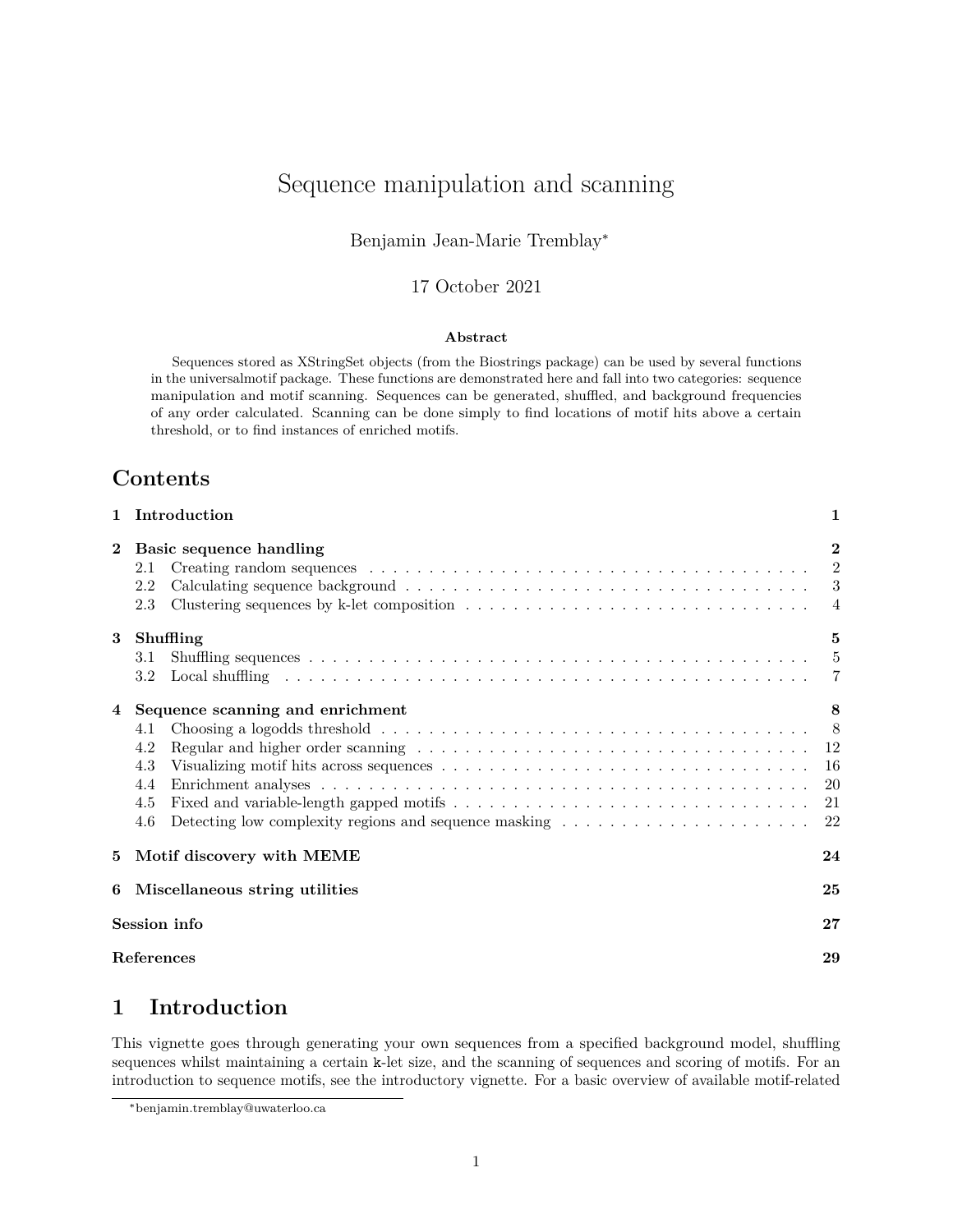functions, see the [motif manipulation](#page-0-1) vignette. For a discussion on motif comparisons and P-values, see the [motif comparisons and P-values](#page-0-1) vignette.

# <span id="page-1-0"></span>**2 Basic sequence handling**

### <span id="page-1-1"></span>**2.1 Creating random sequences**

The Biostrings package offers an excellent suite of functions for dealing with biological sequences. The universalmotif package hopes to help extend these by providing the create\_sequences() and shuffle\_sequences() functions. The first of these, create\_sequences(), generates a set of letters in random order, then passes these strings to the Biostrings package to generate the final XStringSet object. The number and length of sequences can be specified. The probabilities of individual letters can also be set.

The freqs option of create\_sequences() also takes higher order backgrounds. In these cases the sequences are constructed in a Markov-style manner, where the probability of each letter is based on which letters precede it.

```
library(universalmotif)
library(Biostrings)
## Create some DNA sequences for use with an external program (default
## is DNA):
sequences.dna <- create_sequences(seqnum = 500,
                                freqs = c(A=0.3, C=0.2, G=0.2, T=0.3)## writeXStringSet(sequences.dna, "dna.fasta")
sequences.dna
#> DNAStringSet object of length 500:
#> width seq
#> [1] 100 TGTAGATTACCTAGATAAATCTACAGCTGCCAG...GGTTGTAATGACAAACGGAGATTCGGCCAGGA
#> [2] 100 TTTCAAACTGTAAGGTGAACTATCGTAAGTAAA...TGAACTATGATATAAACAGTATTGGACATTTA
#> [3] 100 TTCTTAATGATAAGCGGTAGTTTTCCACGTGCA...TCTTATAAAGCTTCTTCTTTCTATTCGGGTGG
#> [4] 100 TAGTCTGAAAACAGAGAAGTTTTGTACACGTCG...ATAGGTTTCCATCGACTTGTATATACCTTTTT
#> [5] 100 GAATTCTCTTTCTGTAGACATTTTTTGTGAGTC...TTGGGTATTACCAAGCACCTCCTGCGTCCTTA
#> ... ... ...
#> [496] 100 AGACACTTATTCGAACGAGATTGAGTTAATGGA...TGTAGCAACTGGTGGAATAATTGATAATTAAA
#> [497] 100 TACCAATTCACGTTAACTAAAGATGTATACTAT...AGGTTTTTTAATGCAATCATATATTAGAGCTT
#> [498] 100 TAACCTGGAAATGAAACATTATATTTCGTTTAC...AGAATCCGAAGTATTTGAACTCAGTGCTTTTA
#> [499] 100 CCTTGCGGGCTTGCCAACCCAACTCTTGGATAA...GCATGCAGATGGATTCCAACACACGTATATAC
#> [500] 100 TTAGATGTATCACTAAATCATCTGTATTGCGTG...CGGACGTATGGTTAAGCATAAAATATACGATG
## Amino acid:
create_sequences(alphabet = "AA")
#> AAStringSet object of length 100:
#> width seq
#> [1] 100 SRQMPIRGLTSYVKNVLQNGLYSFPGFQIALRI...LWNECAVNMCTTALKEWTPDPVVTFDEGHNHN
#> [2] 100 YSTLHNSMEANAKAGYRIYGYNQNTFYCQMREV...KPPLQNYGFAMDLIIWPLNVKHNTDDSPDEMT
#> [3] 100 SNEGQREDMYQGSRYTSWNGQHVQLHQISQTPE...QESQTEEEVRHNTRANNDEWMQDFFRMVCDPP
#> [4] 100 KACNEIETCWKLQEAPHHTFFWRPQWQLVNFEM...LWLVDAEINWTHYTDHDQTPKEAGRPYLRECG
#> [5] 100 DPNFCSGYYMLLHGMHRNYTRVANLHQKLWHIG...SVDTNDLYPKGRFITPREKECNFDGQGPHKDQ
#> ... ... ...
#> [96] 100 VQVITYWCSCQAQKEESMIALFCVNIFPPTWIP...STVYWHKCYQGVGNPAVTDCEWWQVFSMLLGF
#> [97] 100 DVYQTIVGGICFVYDWAGLSCVCTPPDLGLPMR...LNNVCMLLGQMILALLLRFYAYQSFMKKVDWQ
#> [98] 100 TVDVADCYSCQSFEEPQKYQPTAFYSIFSFEGP...KLNMCMILGMWCCPCHKAEGCKKAEEIQEPPS
```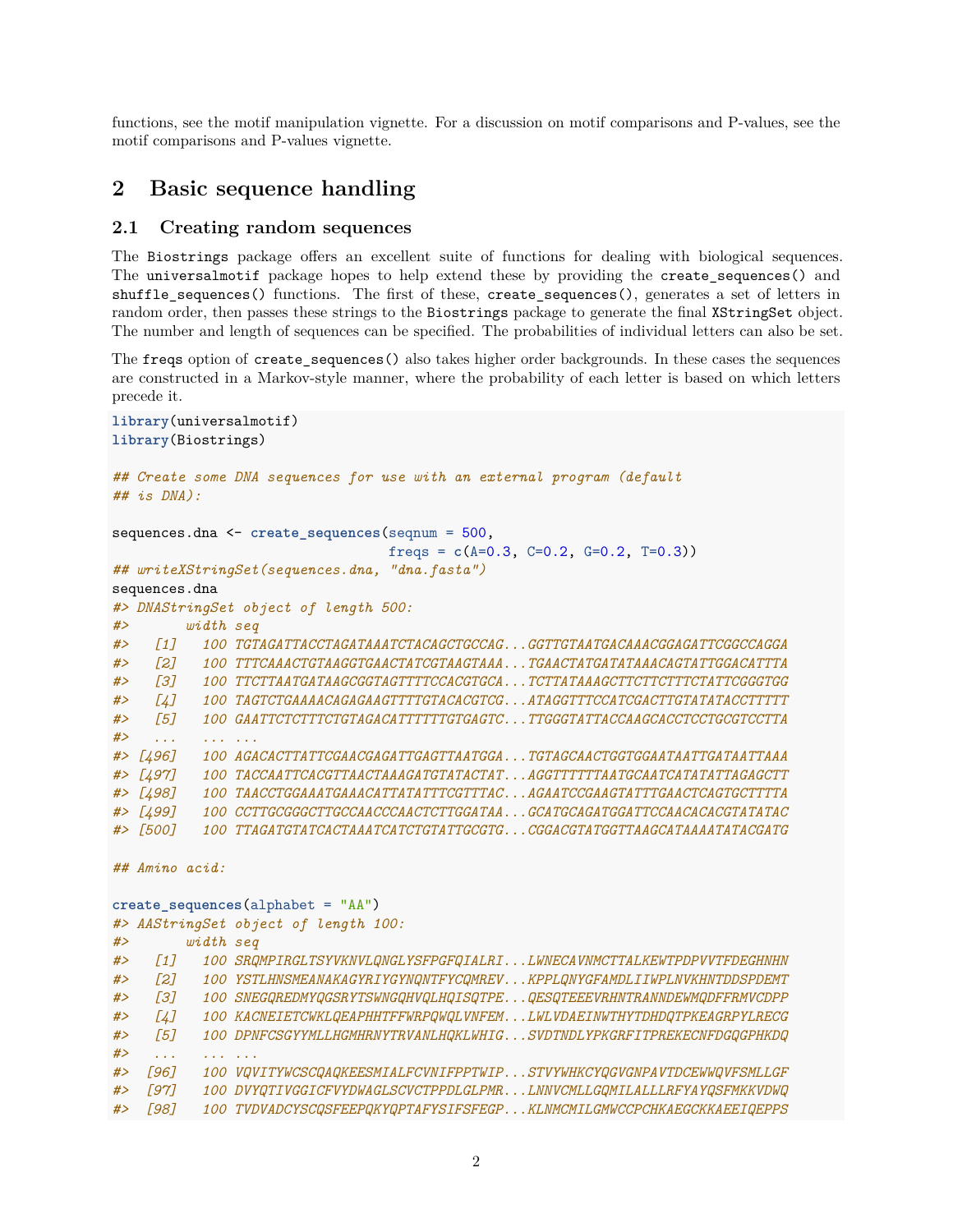```
#> [99] 100 NHMYAVCSDIVTYPVFIMDSMWNRAYEPGQQTK...MQLCSNLLDCCFQIEKPIHQDCQHHWNHVIKP
#> [100] 100 RMVGSWHIVCMVDPMKEDAKFSNIVKQFYVIRY...KPKQFDLLGPQYPYTRAHQSNESVSIYFAWLT
## Any set of characters can be used
create_sequences(alphabet = paste0(letters, collapse = ""))
#> BStringSet object of length 100:
#> width seq
#> [1] 100 zpgosczmkncfrrexujuedqmgcbiqgxivt...yeokzurfloxyexfgfosbpspacnctqryv
#> [2] 100 icrzkwtajufcrfavmjpjkspwmwsezrgtl...vwflcioqtkhlidkkobwpxybcoarxtqvl
#> [3] 100 qdwdwqvmlcfxyrqiscowtirmmfhnqfsuv...vbqbmynqrvageolgcwuuldtangzfpory
#> [4] 100 zjerxnsioamgbdnimiyhrslobczwiyuwb...xjlhmplzfmcwwqolcgcgdrqqiurlwequ
#> [5] 100 bbkcmpizmikuqarflovpbjavbysuyffws...demiqifpgcucbiwwfbgeoqzbpxlzjfmp
#> ... ... ...
#> [96] 100 ftszvowaujyvrrhpgmytqfstzrgyybauw...raaxbmqeosomzkapukcdltwstsikjfbf
#> [97] 100 hoanyypansfgudjnvcjoblvqpaetesyys...cpsrzaieqnhhqmxlceltyvrkxhklxibk
#> [98] 100 kkblctdvjvutjkltsszgwbevyobcmvorc...azwixrsxheldkndawuaxyzmysasiqtvb
#> [99] 100 rndxhqhefywdktohkywytqrnhdtdhbkfx...cqkcsrtieyxeouckahutxqjndnhomaow
#> [100] 100 tlfbtuzylxnfqkvlmptbuyfentfrysjui...blttjrqtklmtzpqoijjuorkwnufjaidt
```
### <span id="page-2-0"></span>**2.2 Calculating sequence background**

Sequence backgrounds can be retrieved for DNA and RNA sequences with oligonucleotideFrequency() from "Biostrings. Unfortunately, no such Biostrings function exists for other sequence alphabets. The universalmotif package proves get\_bkg() to remedy this. Similarly, the get\_bkg() function can calculate higher order backgrounds for any alphabet as well. It is recommended to use the original Biostrings for very long (e.g. billions of characters) DNA and RNA sequences whenever possible though, as it is much faster than get  $bkg()$ .

```
library(universalmotif)
```

```
## Background of DNA sequences:
dna <- create_sequences()
get bkg(dna, k = 1:2)
#> DataFrame with 20 rows and 3 columns
#> klet count probability
#> <character> <numeric> <numeric>
#> 1 A 2505 0.2505000
#> 2 C 2514 0.2514000
#> 3 G 2504 0.2504000
#> 4 T 2477 0.2477000
#> 5 AA 646 0.0652525
#> ... ... ... ...
#> 16 GT 615 0.0621212
#> 17 TA 577 0.0582828
#> 18 TC 652 0.0658586
           #> 19 TG 642 0.0648485
#> 20 TT 584 0.0589899
## Background of non DNA/RNA sequences:
qwerty <- create_sequences("QWERTY")
get_bkg(qwerty, k = 1:2)#> DataFrame with 42 rows and 3 columns
#> klet count probability
```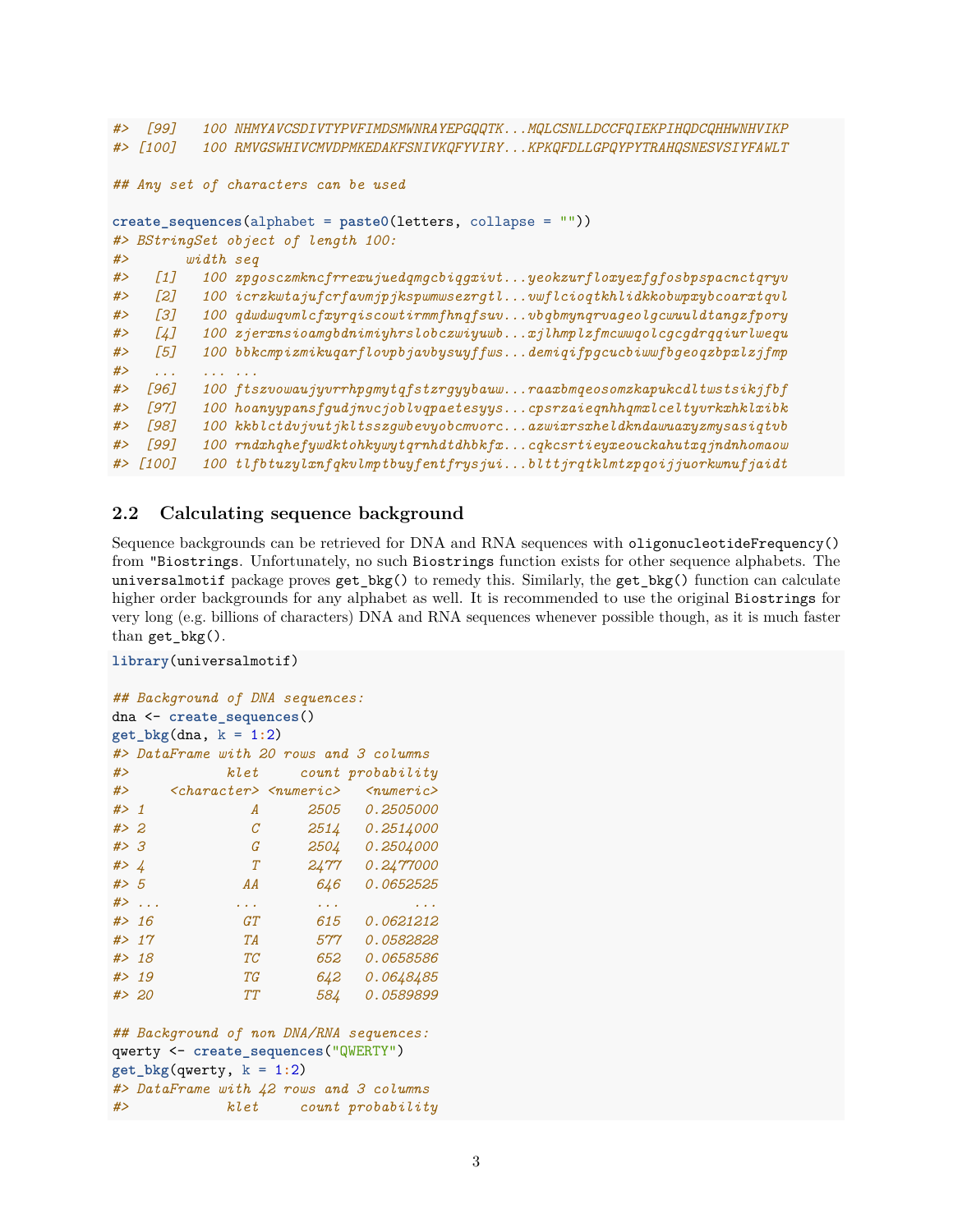| #>     |        | $<$ character> $<$ numeric> |      | $\langle$ numeric $\rangle$ |
|--------|--------|-----------------------------|------|-----------------------------|
| # $>1$ |        | Е                           | 1737 | 0.1737                      |
| # > 2  |        | Q                           | 1639 | 0.1639                      |
| #>3    |        | $\boldsymbol{R}$            | 1686 | 0.1686                      |
| # > 4  |        | T                           | 1621 | 0.1621                      |
| # > 5  |        | W                           | 1643 | 0.1643                      |
|        | $\#$   |                             |      |                             |
|        | # > 38 | YQ                          | 282  | 0.0284848                   |
|        | # > 39 | <b>YR</b>                   | 288  | 0.0290909                   |
|        | #> 40  | YT                          | 273  | 0.0275758                   |
|        | #> 41  | YW                          | 282  | 0.0284848                   |
|        | #> 42  | YY                          | 261  | 0.0263636                   |

#### <span id="page-3-0"></span>**2.3 Clustering sequences by k-let composition**

One way to compare sequences is by k-let composition. The following example illustrates how one could go about doing this using only the universalmotif package and base graphics.

```
library(universalmotif)
```

```
## Generate three random sets of sequences:
s1 <- create_sequences(seqnum = 20,
  freqs = c(A = 0.3, C = 0.2, G = 0.2, T = 0.3)s2 <- create_sequences(seqnum = 20,
  freqs = c(A = 0.4, C = 0.4, G = 0.1, T = 0.1)s3 <- create_sequences(seqnum = 20,
  freqs = c(A = 0.2, C = 0.3, G = 0.3, T = 0.2)## Create a function to get properly formatted k-let counts:
get_klet_matrix <- function(seqs, k, groupName) {
  bkg <- get_bkg(seqs, k = k, merge.res = FALSE)
  bkg <- bkg[, c("sequence", "klet", "count")]
  bkg <- reshape(bkg, idvar = "sequence", timevar = "klet",
   direction = "wide")
  as.data.frame(cbind(Group = groupName, bkg))
}
## Calculate k-let content (up to you what size k you want!):
s1 <- get_klet_matrix(s1, 4, 1)
s2 <- get_klet_matrix(s2, 4, 2)
s3 <- get_klet_matrix(s3, 4, 3)
# Combine everything into a single object:
sAll <- rbind(s1, s2, s3)
## Do the PCA:
sPCA <- prcomp(sAll[, -(1:2)])
## Plot the PCA:
plot(sPCA$x, col = c("red", "forestgreen", "blue")[sAll$Group], pch = 19)
```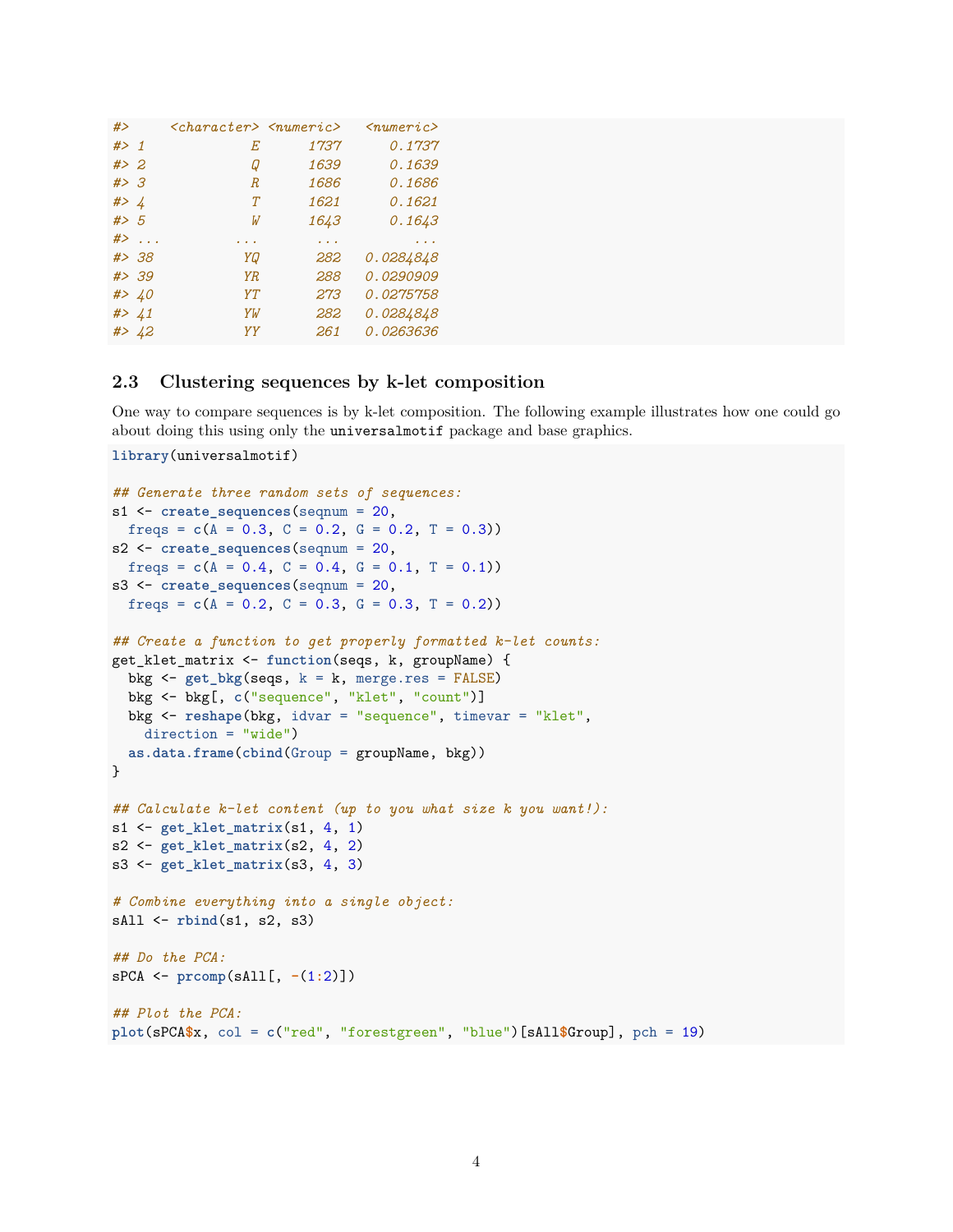

This example could be improved by using  $\text{tidyr}:$  spread() instead of reshape() (the former is much faster), and plotting the PCA using the ggfortify package to create a nicer ggplot2 plot. Feel free to play around with different ways of plotting the data! Additionally, you could even try using t-SNE instead of PCA (such as via the Rtsne package).

# <span id="page-4-0"></span>**3 Shuffling**

### <span id="page-4-1"></span>**3.1 Shuffling sequences**

When performing *de novo* motif searches or motif enrichment analyses, it is common to do so against a set of background sequences. In order to properly identify consistent patterns or motifs in the target sequences, it is important that there be maintained a certain level of sequence composition between the target and background sequences. This reduces results which are derived purely from base differential letter frequency biases.

In order to avoid these results, typically it desirable to use a set of background sequences which preserve a certain k-let size (such as dinucleotide or trinucleotide frequencies in the case of DNA sequences). Though for some cases a set of similar sequences may already be available for use as background sequences, usually background sequences are obtained by shuffling the target sequences, while preserving a desired k-let size. For this purpose, a commonly used tool is uShuffle (Jiang et al. 2008). The universalmotif package aims to provide its own k-let shuffling capabilities for use within R via shuffle\_sequences().

The universalmotif package offers three different methods for sequence shuffling: euler, markov and linear. The first method, euler, can shuffle sequences while preserving any desired k-let size. Furthermore 1-letter counts will always be maintained. However due to the nature of the method, the first and last letters will remain unshuffled. This method is based on the initial random Eulerian walk algorithm proposed by Altschul and Erickson (1985) and the subsequent cycle-popping algorithm detailed by Propp and Wilson (1998) for quickly and efficiently finding Eulerian walks.

The second method, markov can only guarantee that the approximate k-let frequency will be maintained, but not that the original letter counts will be preserved. The markov method involves determining the original k-let frequencies, then creating a new set of sequences which will have approximately similar k-let frequency. As a result the counts for the individual letters will likely be different. Essentially, it involves a combination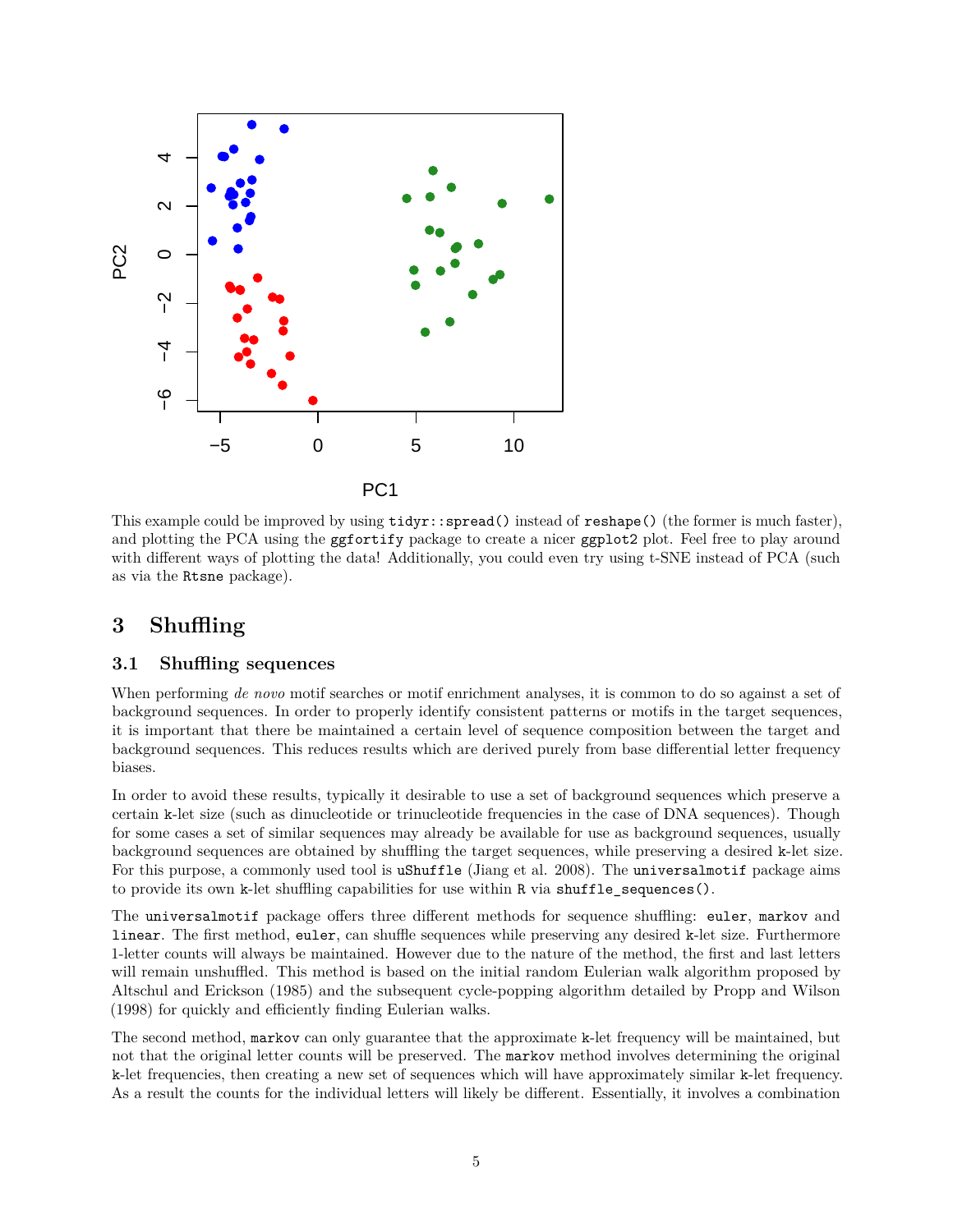of determining k-let frequencies followed by create\_sequences(). This type of pseudo-shuffling is discussed by Fitch (1983).

The third method linear preserves the original 1-letter counts exactly, but uses a more crude shuffling technique. In this case the sequence is split into sub-sequences every k-let (of any size), which are then re-assembled randomly. This means that while shuffling the same sequence multiple times with method = "linear" will result in different sequences, they will all have started from the same set of k-length sub-sequences (just re-assembled differently).

```
library(universalmotif)
library(Biostrings)
data(ArabidopsisPromoters)
```

```
## Potentially starting off with some external sequences:
# ArabidopsisPromoters <- readDNAStringSet("ArabidopsisPromoters.fasta")
```

```
euler <- shuffle_sequences(ArabidopsisPromoters, k = 2, method = "euler")
markov <- shuffle_sequences(ArabidopsisPromoters, k = 2, method = "markov")
linear <- shuffle_sequences(ArabidopsisPromoters, k = 2, method = "linear")
k1 <- shuffle_sequences(ArabidopsisPromoters, k = 1)
```
Let us compare how the methods perform:

```
o.letter <- get_bkg(ArabidopsisPromoters, 1)
e.letter <- get_bkg(euler, 1)
m.letter <- get_bkg(markov, 1)
l.letter <- get_bkg(linear, 1)
data.frame(original=o.letter$count, euler=e.letter$count,
 markov=m.letter$count, linear=l.letter$count, row.names = DNA_BASES)
#> original euler markov linear
#> A 17384 17384 17561 17384
#> C 8081 8081 7925 8081
#> G 7583 7583 7667 7583
#> T 16952 16952 16847 16952
o.counts <- get_bkg(ArabidopsisPromoters, 2)
e.counts <- get_bkg(euler, 2)
m.counts <- get_bkg(markov, 2)
l.counts <- get_bkg(linear, 2)
data.frame(original=o.counts$count, euler=e.counts$count,
 markov=m.counts$count, linear=l.counts$count,
 row.names = get_klets(DNA_BASES, 2))
#> original euler markov linear
#> AA 6893 6893 6337 6561
#> AC 2614 2614 2709 2708
#> AG 2592 2592 2672 2599
#> AT 5276 5276 5829 5496
#> CA 3014 3014 2731 2900
#> CC 1376 1376 1330 1325
#> CG 1051 1051 1204 1142
#> CT 2621 2621 2651 2708
#> GA 2734 2734 2642 2649
#> GC 1104 1104 1227 1153
#> GG 1176 1176 1176 1208
```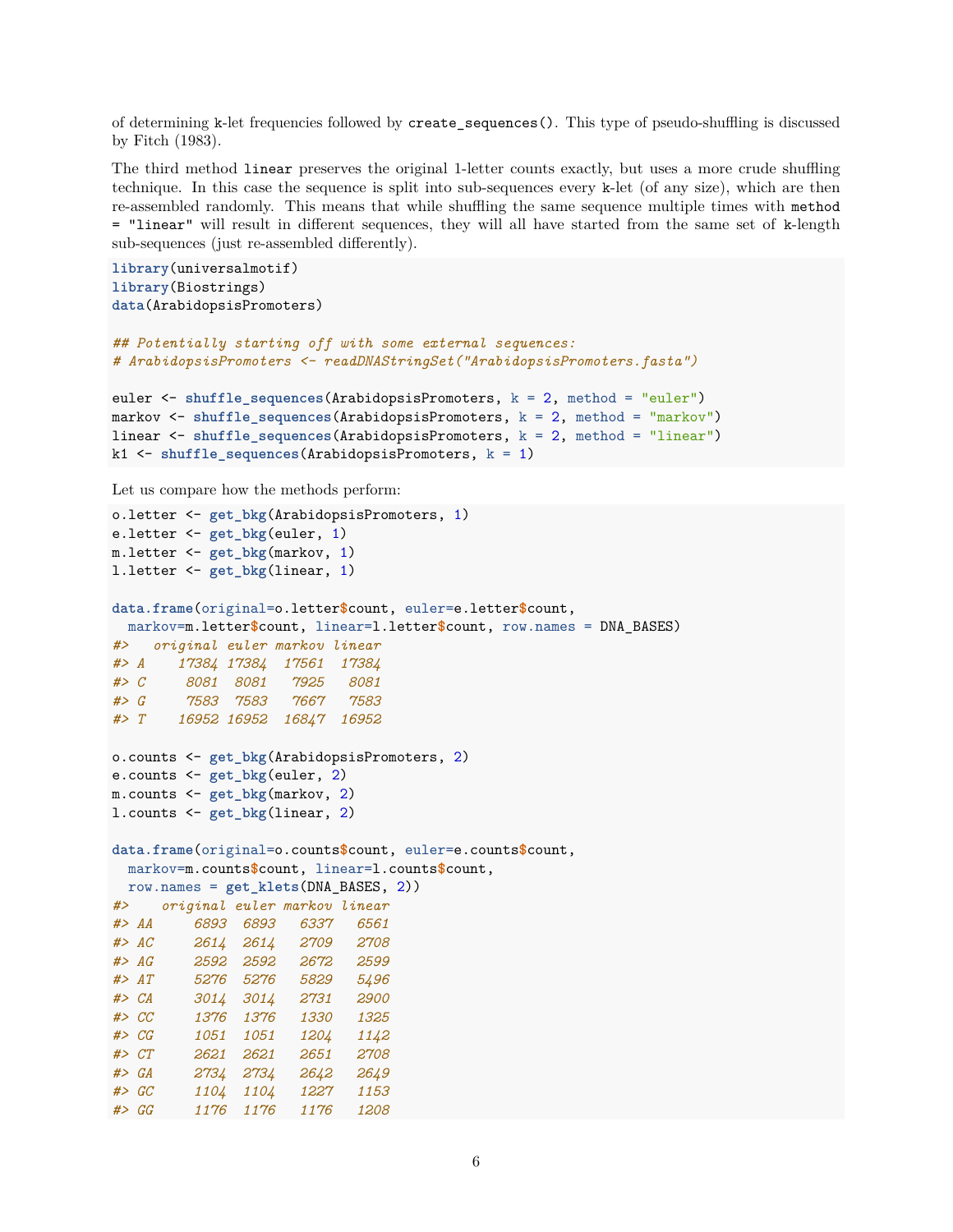|        | #> GT  | 2561 2561 | 2619 | 2564 |
|--------|--------|-----------|------|------|
| # > TA |        | 4725 4725 | 5836 | 5254 |
|        | # > TC | 2977 2977 | 2655 | 2886 |
|        | # > TG | 2759 2759 | 2604 | 2626 |
|        | # > TT | 6477 6477 | 5728 | 6171 |

### <span id="page-6-0"></span>**3.2 Local shuffling**

If you have a fairly heterogeneous sequence and wish to preserve the presence of local "patches" of differential sequence composition, you can set window = TRUE in the shuffle\_sequences() function. In the following example, the sequence of interest has an AT rich first half followed by a second half with an even background. The impact on this specific sequence composition is observed after regular and local shuffling, using the per-window functionality of get\_bkg() (via window = TRUE). Fine-tune the window size and overlap between windows with window.size and window.overlap.

```
library(Biostrings)
library(universalmotif)
library(ggplot2)
myseq <- DNAStringSet(paste0(
  create_sequences(seqlen = 500, freqs = c(A=0.4, T=0.4, C=0.1, G=0.1)),
  create_sequences(seqlen = 500)
))
myseq_shuf <- shuffle_sequences(myseq)
myseq_shuf_local <- shuffle_sequences(myseq, window = TRUE)
myseq_bkg <- get_bkg(myseq, k = 1, window = TRUE)
myseq_shuf_bkg <- get_bkg(myseq_shuf, k = 1, window = TRUE)
myseq_shuf_local_bkg <- get_bkg(myseq_shuf_local, k = 1, window = TRUE)
myseq_bkg$group <- "original"
myseq_shuf_bkg$group <- "shuffled"
myseq_shuf_local_bkg$group <- "shuffled-local"
myseq_all <- as.data.frame(
 rbind(myseq_bkg, myseq_shuf_bkg, myseq_shuf_local_bkg)
)
ggplot(myseq_all, aes(x = start, y = probability, colour = klet)) +geom_line() +
  theme_minimal() +
  scale_colour_manual(values = universalmotif:::DNA_COLOURS) +
  xlab(element_blank()) +
  facet_wrap(~group, ncol = 1)
```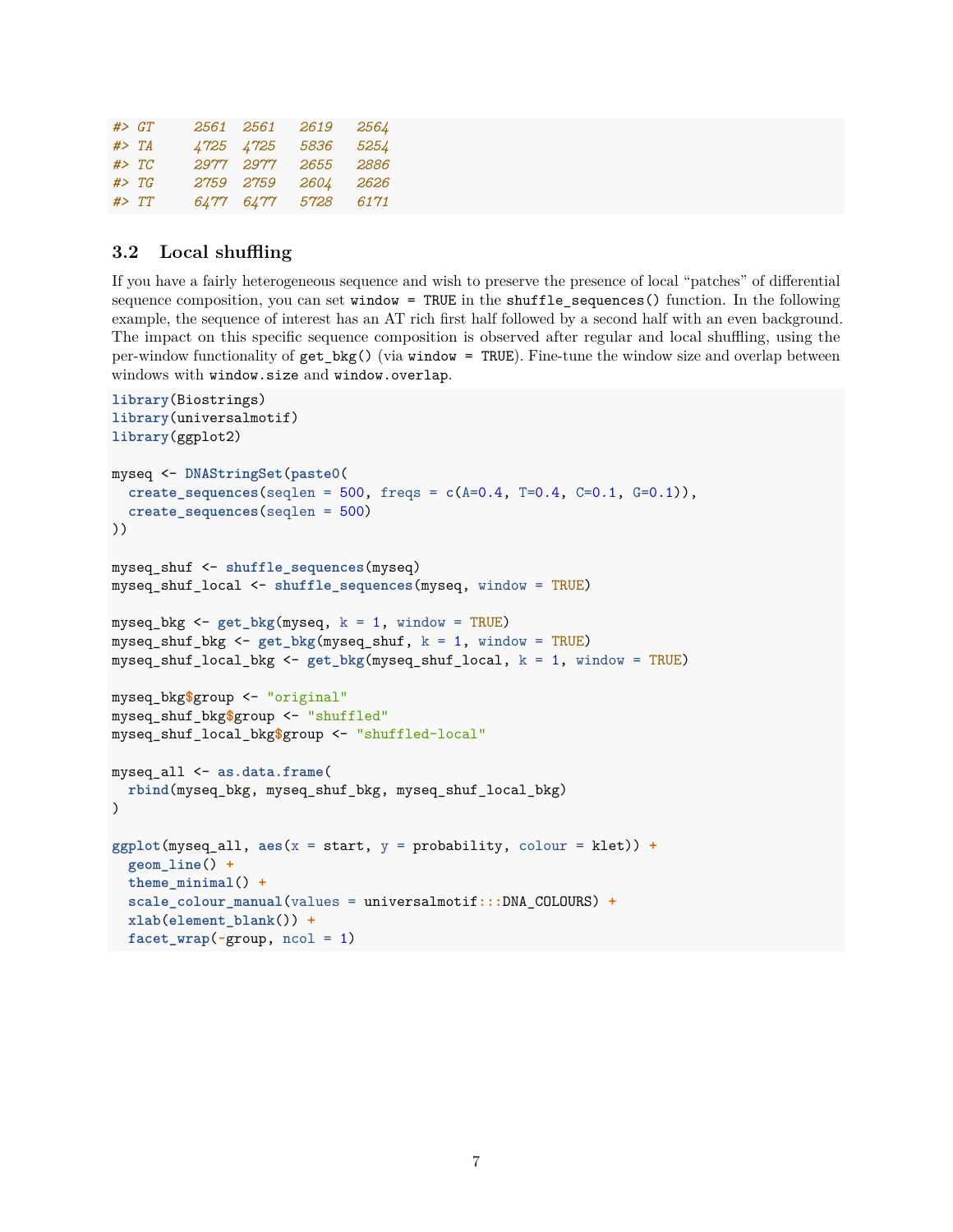

# <span id="page-7-0"></span>**4 Sequence scanning and enrichment**

There are many motif-programs available with sequence scanning capabilities, such as [HOMER](http://homer.ucsd.edu/homer/index.html) and tools from the [MEME suite.](http://meme-suite.org/) The universalmotif package does not aim to supplant these, but rather provide convenience functions for quickly scanning a few sequences without needing to leave the R environment. Furthermore, these functions allow for taking advantage of the higher-order (multifreq) motif format described here.

Two scanning-related functions are provided: scan\_sequences() and enrich\_motifs(). The latter simply runs scan sequences() twice on a set of target and background sequences. Given a motif of length n, scan\_sequences() considers every possible n-length subset in a sequence and scores it using the PWM format. If the match surpasses the minimum threshold, it is reported. This is case regardless of whether one is scanning with a regular motif, or using the higher-order (multifreq) motif format (the multifreq matrix is converted to a PWM).

### <span id="page-7-1"></span>**4.1 Choosing a logodds threshold**

Before scanning a set of sequences, one must first decide the minimum logodds threshold for retrieving matches. This decision is not always the same between scanning programs out in the wild, nor is it usually told to the user what the cutoff is or how it is decided. As a result, universalmotif aims to be as transparent as possible in this regard by allowing for complete control of the threshold. For more details on PWMs, see the [introductory](#page-0-1) vignette.

### **Logodds thresholds**

One way is to set a cutoff between 0 and 1, then multiplying the highest possible PWM score to get a threshold. The matchPWM() function from the Biostrings package for example uses a default of 0.8 (shown as "80%"). This is quite arbitrary of course, and every motif will end up with a different threshold. For high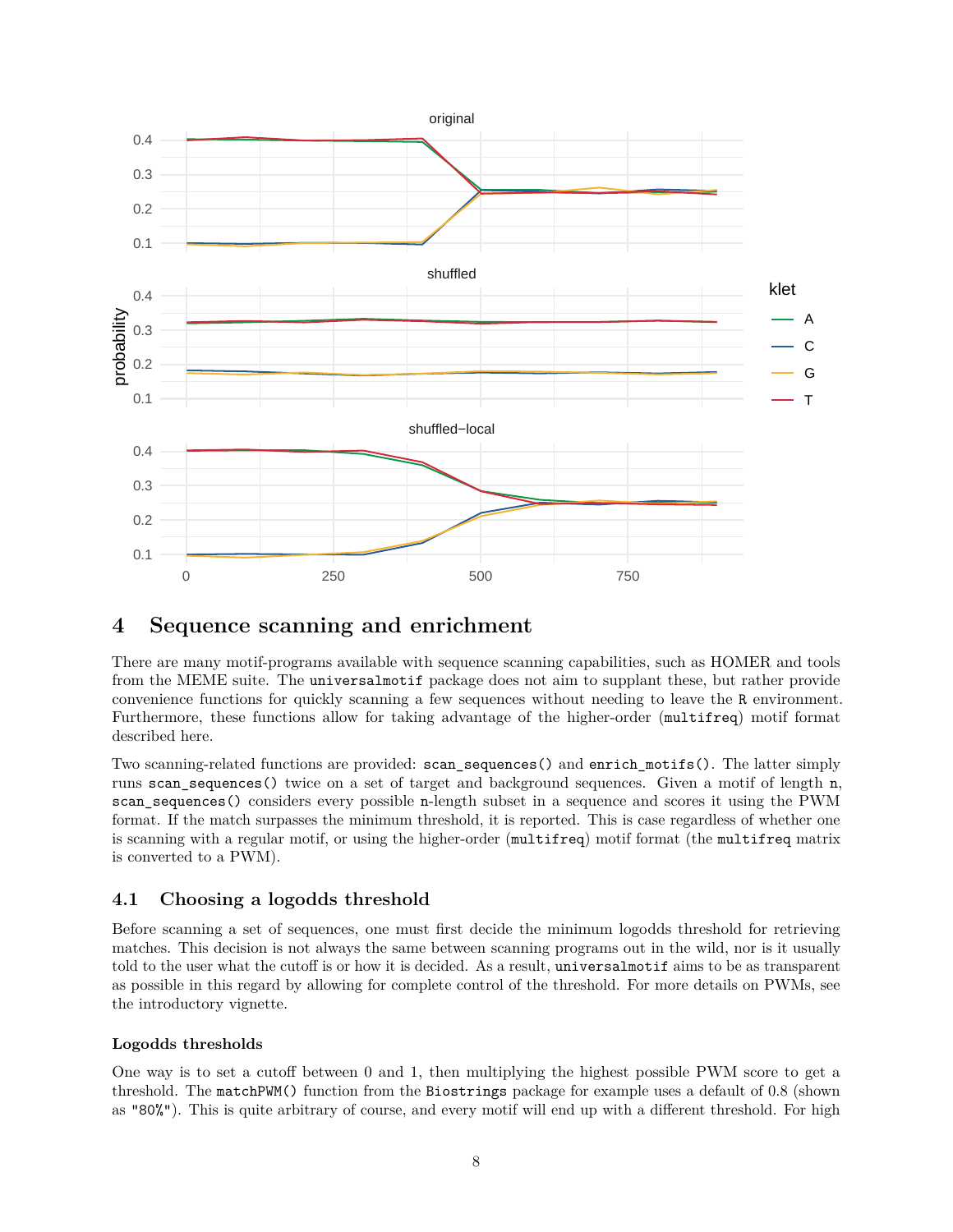information content motifs, there is really no right or wrong threshold, as they tend to have fewer non-specific positions. This means that incorrect letters in a match will be more punishing. To illustrate this, contrast the following PWMs:

```
library(universalmotif)
m1 <- create_motif("TATATATATA", nsites = 50, type = "PWM", pseudocount = 1)
m2 <- matrix(c(0.10,0.27,0.23,0.19,0.29,0.28,0.51,0.12,0.34,0.26,
             0.36,0.29,0.51,0.38,0.23,0.16,0.17,0.21,0.23,0.36,
             0.45,0.05,0.02,0.13,0.27,0.38,0.26,0.38,0.12,0.31,
             0.09,0.40,0.24,0.30,0.21,0.19,0.05,0.30,0.31,0.08),
           byrow = TRUE, nrow = 4)
m2 <- create_motif(m2, alphabet = "DNA", type = "PWM")
m1["motif"]
#> T A T A T A T
#> A -5.672425 1.978626 -5.672425 1.978626 -5.672425 1.978626 -5.672425
#> C -5.672425 -5.672425 -5.672425 -5.672425 -5.672425 -5.672425 -5.672425
#> G -5.672425 -5.672425 -5.672425 -5.672425 -5.672425 -5.672425 -5.672425
#> T 1.978626 -5.672425 1.978626 -5.672425 1.978626 -5.672425 1.978626
#> A T A
#> A 1.978626 -5.672425 1.978626
#> C -5.672425 -5.672425 -5.672425
#> G -5.672425 -5.672425 -5.672425
#> T -5.672425 1.978626 -5.672425
m2["motif"]
#> S H C N N N
#> A -1.3219281 0.09667602 -0.12029423 -0.3959287 0.2141248 0.1491434
#> C 0.5260688 0.19976951 1.02856915 0.6040713 -0.1202942 -0.6582115
#> G 0.8479969 -2.33628339 -3.64385619 -0.9434165 0.1110313 0.5897160
#> T -1.4739312 0.66371661 -0.05889369 0.2630344 -0.2515388 -0.4102840
#> R N N V
#> A 1.0430687 -1.0732490 0.4436067 0.04222824
#> C -0.5418938 -0.2658941 -0.1202942 0.51171352
#> G 0.0710831 0.5897160 -1.0588937 0.29598483
#> T -2.3074285 0.2486791 0.3103401 -1.65821148
```
In the first example, sequences which do not have a matching base in every position are punished heavily. The maximum logodds score in this case is approximately 20, and for each incorrect position the score is reduced approximately by 5.7. This means that a threshold of zero would allow for at most three mismatches. At this point, it is up to you how many mismatches you would deem appropriate.

#### **P-values**

This thinking becomes impossible for the second example. In this case, mismatches are much less punishing, to the point that one could ask: what even constitutes a mismatch? The answer to this question is usually much more difficult in such cases. An alternative to manually deciding upon a threshold is to instead start with maximum P-value one would consider appropriate for a match. If, say, we want matches with a P-value of at most 0.001, then we can use motif\_pvalue() to calculate the appropriate threshold (see the [comparisons](#page-0-1) [and P-values](#page-0-1) vignette for details on motif P-values).

**motif\_pvalue**(m2, pvalue = 0.001) *#> [1] 4.858*

#### **Multiple testing-corrected P-values**

This P-value can be further refined to correct for multiple testing (and becomes a Q-value). There are three available corrections that can be set in scan\_sequences(): Bonferroni ("bonferroni"), Benjamini & Hochberg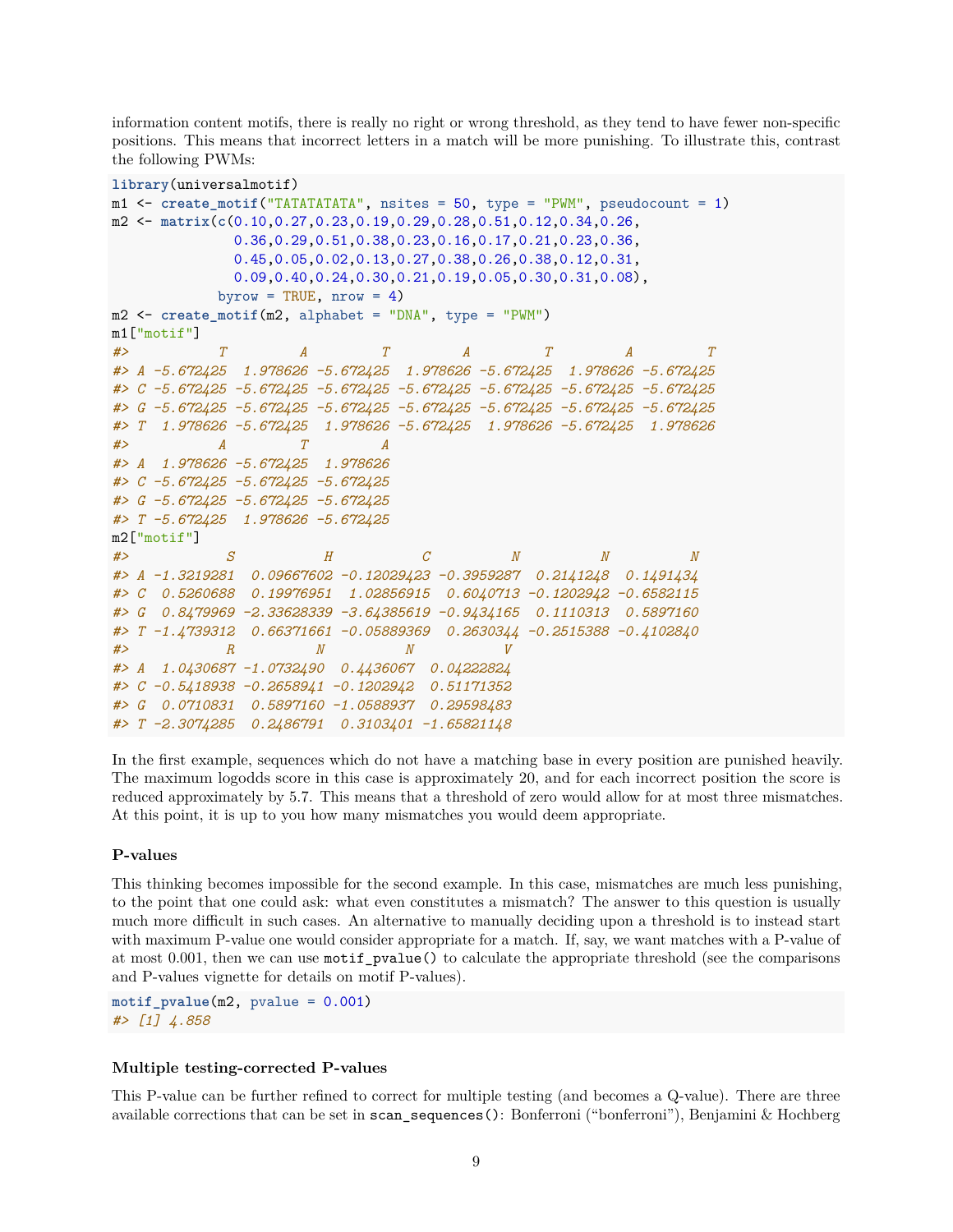("BH"), and the false discovery rate ("fdr") based on the empirical null distribution of motif hits in a set of sequences. They are excellently explained in Noble (2009), and these explanations will be briefly regurgitated here.

To begin to understand how these different corrections are implemented, consider the following motif, sequences, example P-value for an example motif hit, and the theoretical maximum number of motif hits:

```
library(universalmotif)
data(ArabidopsisMotif)
data(ArabidopsisPromoters)
(Example.Score <- score_match(ArabidopsisMotif, "TTCTCTTTTTTTTTT"))
#> [1] 16.81
(Example.Pvalue <- motif_pvalue(ArabidopsisMotif, Example.Score))
#> [1] 6.612819e-07
(Max.Possible.Hits <- sum(width(ArabidopsisPromoters) - ncol(ArabidopsisMotif) + 1))
#> [1] 49300
```
The first correction method, Bonferroni, is by far the simplest. To calculate it, take the P-value of a motif hit and multiply it by the theoretical maximum number of hits:

```
(Example.bonferroni <- Example.Pvalue * Max.Possible.Hits)
#> [1] 0.0326012
```
As you can imagine, the level of punishment the P-value receives corresponds to the size of the sequences you are scanning. If you are scanning an entire genome, then you can expect this to be very punishing and only return near-perfect matches (or no matches). However for smaller sets of sequences this correction can be more appropriate.

Next, Benjamini & Hochberg. To perform this correction, the P-value is divided by the percentile rank of the P-value in the list of P-values for all theoretically possible hits sorted in ascending order (it also assumes that P-values are normally distributed under the null hypothesis). It is important to note that this means the correction cannot be calculated before the sequences have been scanned for the motif, and P-values have been calculated for all returned hits. When requesting this type of Q-value for the minimum threshold of score, scan\_sequences() instead calculates the threshold from the input Q-value as a P-value, then filters the final results after Q-values have been calculated. Returning to our example:

```
(Scan.Results <- scan_sequences(ArabidopsisMotif, ArabidopsisPromoters,
 threshold = 0.8, threshold.type = "logodds", calc.qvals = FALSE))
#> DataFrame with 20 rows and 14 columns
```

| #>    |        | $\mathit{motif}$              |                      | $motif.i$ sequence sequence.i start                                                                                             |                                                                             |                  | stop          |
|-------|--------|-------------------------------|----------------------|---------------------------------------------------------------------------------------------------------------------------------|-----------------------------------------------------------------------------|------------------|---------------|
| #>    |        |                               |                      | <character> <integer> <character> <integer> <integer> <integer></integer></integer></integer></character></integer></character> |                                                                             |                  |               |
| $#$ 1 |        | YTTTYTTTTYTTTY                | $\mathbf{1}$         | <i>AT1G05670</i>                                                                                                                | 47                                                                          | 68               | 82            |
| # > 2 |        | YTTTYTTTTYTTTY                | $\mathbf{1}$         | AT1G19510                                                                                                                       | 45                                                                          | 402              | 416           |
| #> 3  |        | YTTTYTTTTYTTTY                | 1                    | <i>AT1G49840</i>                                                                                                                | 27                                                                          | 899              | 913           |
| # > 4 |        | YTTTYTTTTYTTTY                | $\mathbf{1}$         | <i>AT2G22500</i>                                                                                                                | 14                                                                          | 946              | 960           |
| # > 5 |        | YTTTYTTTTYTTTY                | $\mathbf{1}$         | AT2G22500                                                                                                                       | 14                                                                          | 948              | 962           |
|       | $#$    |                               | $\sim$ $\sim$ $\sim$ |                                                                                                                                 |                                                                             | $\cdots$         | $\sim$ $\sim$ |
|       | # > 16 | YTTTYTTTTYTTTY                | $\mathbf{1}$         | <i>AT3G23170</i>                                                                                                                | 34                                                                          | 603              | 617           |
|       | # > 17 | YTTTYTTTTYTTTY                | $\mathbf{1}$         | <i>AT4G19520</i>                                                                                                                | 3                                                                           | 792              | 806           |
|       | # > 18 | YTTTYTTTTTYTTTY               | 1                    | AT4G19520                                                                                                                       | 3                                                                           | 793              | 807           |
|       | # > 19 | YTTTYTTTTYTTTY                | $\mathbf{1}$         | <i>AT4G27652</i>                                                                                                                | 20                                                                          | 879              | 893           |
|       | # > 20 | YTTTYTTTTYTTTY                | $\mathbf{1}$         | AT4G27652                                                                                                                       | 20                                                                          | 881              | 895           |
| #>    |        | score                         |                      | match thresh. score min. score max. score score. pct                                                                            |                                                                             |                  |               |
| #>    |        | $\langle$ numeric $\rangle$   | $<$ character $>$    |                                                                                                                                 | $\langle$ numeric> $\langle$ numeric> $\langle$ numeric> $\langle$ numeric> |                  |               |
| $#$ 1 |        | <i>15.407 GTTTCTTTTTTCTTT</i> |                      | 15.0272                                                                                                                         |                                                                             | $-125.07$ 18.784 | 82.0219       |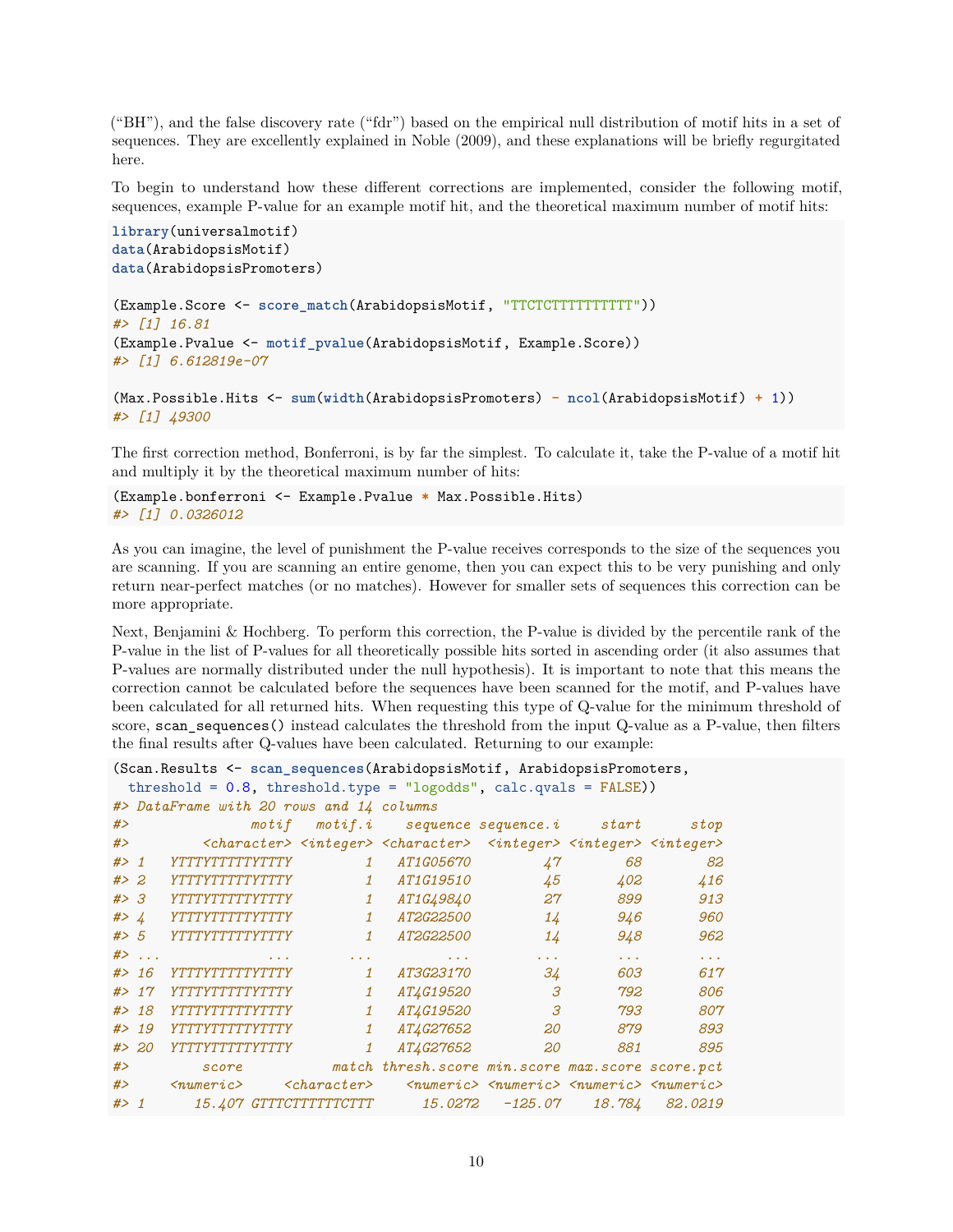| # > 2  |        | 17.405 TTTTCTTTTTCTTTT                            | 15.0272                             | $-125.07$                            | 18.784                                                                                        | 92.6586                        |  |
|--------|--------|---------------------------------------------------|-------------------------------------|--------------------------------------|-----------------------------------------------------------------------------------------------|--------------------------------|--|
| #> 3   |        | 15.177 CTTTTTGTTTTTTTC                            | 15.0272                             | $-125.07$                            | 18.784                                                                                        | 80.7975                        |  |
| # > 4  |        | 15.827 TCCTCTCTTTCTCTC                            | 15.0272                             | $-125.07$                            | 18.784                                                                                        | 84.2579                        |  |
| # > 5  |        | 15.908 CTCTCTTTCTCTCTT                            | 15.0272                             | $-125.07$                            | 18.784                                                                                        | 84.6891                        |  |
|        | $#$ >  | $\alpha$ , $\alpha$ , $\alpha$<br>$\sim 100$      | $\mathbf{r} \rightarrow \mathbf{r}$ | $\mathbf{z}=\mathbf{z}+\mathbf{z}$ . | $\mathbf{u}^{\prime}$ , $\mathbf{u}^{\prime}$ , $\mathbf{u}^{\prime}$ , $\mathbf{u}^{\prime}$ | $\alpha$ , $\alpha$ , $\alpha$ |  |
|        | # > 16 | 15.734 GTTTCTTCTTTTTTT                            | 15.0272                             | $-125.07$                            | 18.784                                                                                        | 83.7628                        |  |
|        | # > 17 |                                                   | 15.0272                             | $-125.07$                            | 18.784                                                                                        | 81.7291                        |  |
|        | # > 18 |                                                   | 15.0272                             | -125.07                              | 18.784                                                                                        | 81.7291                        |  |
|        | # > 19 | 16.410 TTTTCTCTTTTTTTTT                           | 15.0272                             | $-125.07$                            | 18.784                                                                                        | 87.3616                        |  |
|        | # > 20 | 16.810 TTCTCTTTTTTTTTTT                           | 15.0272 -125.07                     |                                      | 18.784                                                                                        | 89.4911                        |  |
| #>     |        | strand<br>pvalue                                  |                                     |                                      |                                                                                               |                                |  |
| #>     |        | $<$ character> $<$ numeric>                       |                                     |                                      |                                                                                               |                                |  |
| # > 1  |        | $+3.95595e-06$                                    |                                     |                                      |                                                                                               |                                |  |
| # > 2  |        | $+2.44369e-07$                                    |                                     |                                      |                                                                                               |                                |  |
| #> 3   |        | $+ 5.01977e - 06$                                 |                                     |                                      |                                                                                               |                                |  |
| #> $4$ |        | $+ 2.53853e - 06$                                 |                                     |                                      |                                                                                               |                                |  |
| # > 5  |        | $+2.39165e-06$                                    |                                     |                                      |                                                                                               |                                |  |
|        | $#$ >  | <b>Contractor</b><br>and the control of the state |                                     |                                      |                                                                                               |                                |  |
|        | # > 16 | $+2.83419e-06$                                    |                                     |                                      |                                                                                               |                                |  |
|        | # > 17 | $+4.33848e-06$                                    |                                     |                                      |                                                                                               |                                |  |
|        | # > 18 | $+4.33848e-06$                                    |                                     |                                      |                                                                                               |                                |  |
|        | # > 19 | $+ 1.23950e - 06$                                 |                                     |                                      |                                                                                               |                                |  |
|        | # > 20 | $+ 6.61282e-07$                                   |                                     |                                      |                                                                                               |                                |  |

First we sort and calculate the percentile ranks of our P-values, and then divide the P-values:

```
Pvalues <- Scan.Results$pvalue
Pvalues.Ranks <- (rank(Pvalues) / Max.Possible.Hits) * 100
Qvalues.BH <- Pvalues / Pvalues.Ranks
(Example.BH <- Qvalues.BH[Scan.Results$match == "TTCTCTTTTTTTTTT"][1])
#> [1] 6.52024e-05
```
Finally, calculating the false discovery rate from the empirical distribution of scores. This method requires some additional steps, as we must obtain the observed and null distributions of hits in our sequences. Then for each hit, divide the number of hits with a score equal to or greater in the null distribution with the number of hits with a score equal to or greater in the observed distribution. Along the way we must be wary of the nonmonotonicity of the final Q-values (meaning that as scores get smaller the Q-value does not always increase), and thus always select the minimum available Q-value as the score increases. To get the null distribution of hits, we can simply use the P-values associated with each score as these are analytically calculated from the null based on the background probabilities (see ?motif\_pvalue).

```
Scan.Results <- Scan.Results[order(Scan.Results$score, decreasing = TRUE), ]
Observed.Hits <- 1:nrow(Scan.Results)
Null.Hits <- Max.Possible.Hits * Scan.Results$pvalue
Qvalues.fdr <- Null.Hits / Observed.Hits
Qvalues.fdr <- rev(cummin(rev(Qvalues.fdr)))
(Example.fdr <- Qvalues.fdr[Scan.Results$match == "TTCTCTTTTTTTTTT"][1])
#> [1] 0.00652024
```
Similarly to Benjamini & Hochberg, these can only be known after scanning has occurred.

To summarize, we can compare the initial P-value with the different corrections:

```
knitr::kable(
  data.frame(
    What = c("Score", "P-value", "bonferroni", "BH", "fdr"),
```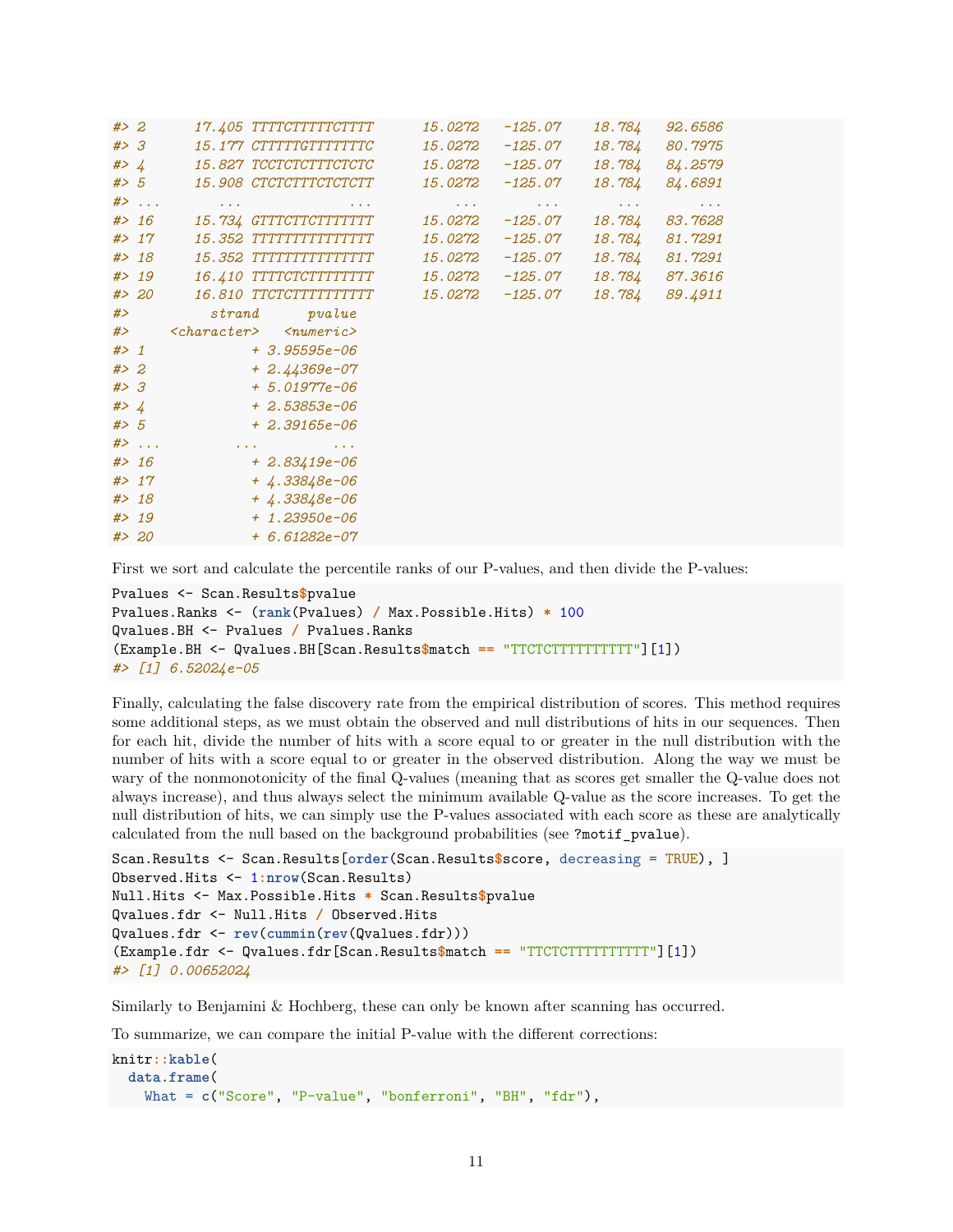```
Value = format(
      c(Example.Score, Example.Pvalue, Example.bonferroni, Example.BH, Example.fdr),
      scientific = FALSE)
 ),
  format = "markdown", caption = "Comparing P-value correction methods"
)
```

| What       | Value            |
|------------|------------------|
| Score      | 16.8100000000000 |
| P-value    | 0.0000006612819  |
| bonferroni | 0.0326011986749  |
| <b>BH</b>  | 0.0000652023973  |
| fdr        | 0.0065202397350  |

Table 1: Comparing P-value correction methods

Use your best judgement as to which method is most appropriate for your specific use case.

#### <span id="page-11-0"></span>**4.2 Regular and higher order scanning**

Furthermore, the scan\_sequences() function offers the ability to scan using the multifreq slot, if available. This allows to take into account inter-positional dependencies, and get matches which more faithfully represent the original sequences from which the motif originated.

```
library(universalmotif)
library(Biostrings)
data(ArabidopsisPromoters)
```

```
## A 2-letter example:
```

```
motif.k2 <- create_motif("CWWWWCC", nsites = 6)
sequences.k2 <- DNAStringSet(rep(c("CAAAACC", "CTTTTCC"), 3))
motif.k2 <- add_multifreq(motif.k2, sequences.k2)
```
Regular scanning:

```
scan sequences(motif.k2, ArabidopsisPromoters, RC = TRUE,
        threshold = 0.9, threshold.type = "logodds")
#> DataFrame with 94 rows and 15 columns
#> motif motif.i sequence sequence.i start stop score
#> <character> <integer> <character> <integer> <integer> <integer> <numeric>
#> 1 motif 1 AT1G03850 4 203 209 9.08
#> 2 motif 1 AT1G03850 4 334 328 9.08
#> 3 motif 1 AT1G03850 4 713 707 9.08
#> 4 motif 1 AT1G05670 47 706 700 9.08
#> 5 motif 1 AT1G06160 48 498 492 9.08
#> ... ... ... ... ... ... ... ...
#> 90 motif 1 AT5G22690 46 81 87 9.08
#> 91 motif 1 AT5G22690 46 362 368 9.08
#> 92 motif 1 AT5G24660 49 146 140 9.08
#> 93 motif 1 AT5G58430 16 332 338 9.08
#> 94 motif 1 AT5G58430 16 343 349 9.08
```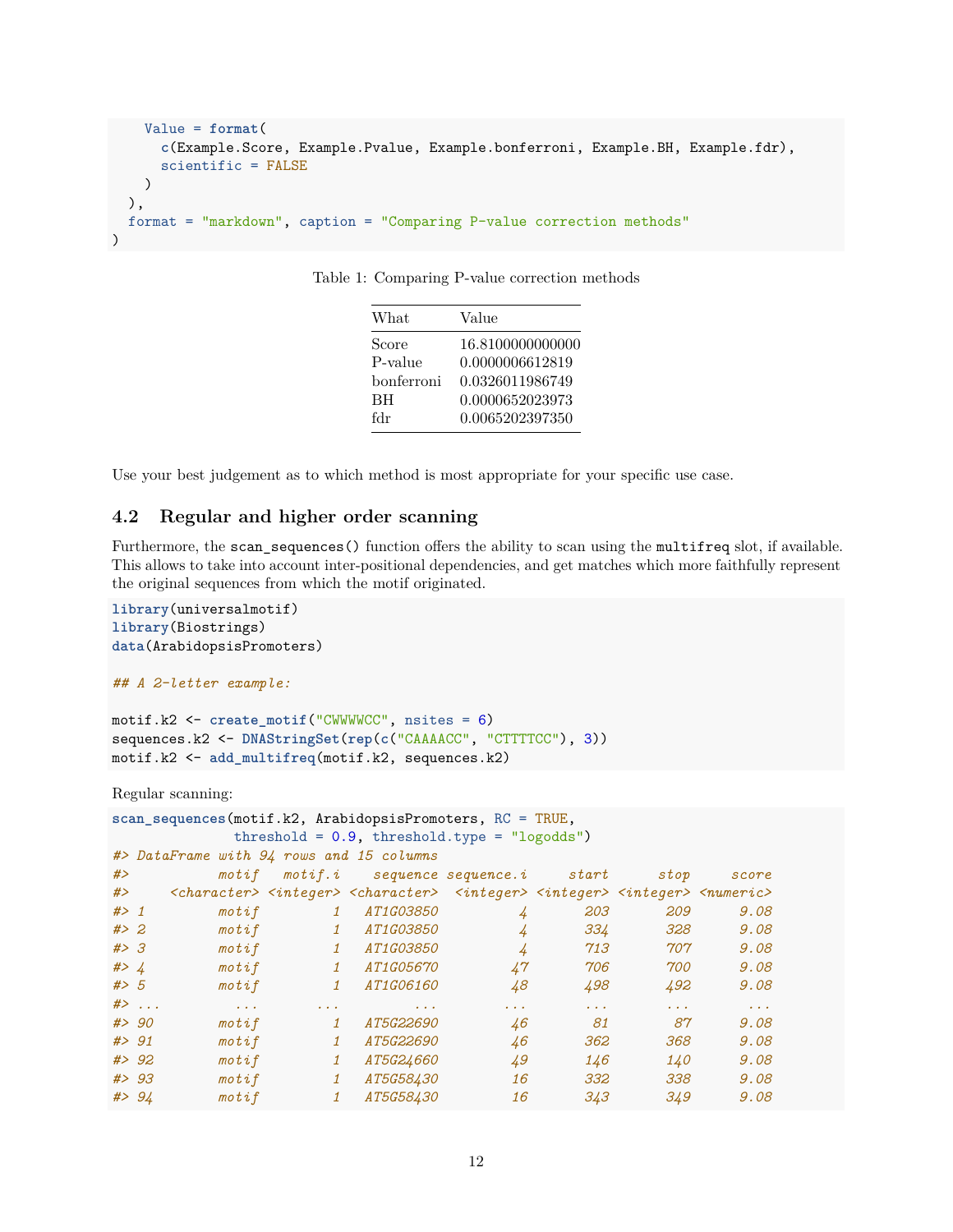| #>                  |        |                                            | match thresh.score min.score max.score score.pct |                                                                                                     |                       | strand                                                                                           |  |
|---------------------|--------|--------------------------------------------|--------------------------------------------------|-----------------------------------------------------------------------------------------------------|-----------------------|--------------------------------------------------------------------------------------------------|--|
| #                   |        | $<$ character $>$                          |                                                  |                                                                                                     |                       | $\langle$ numeric> $\langle$ numeric> $\langle$ numeric> $\langle$ numeric> $\langle$ character> |  |
| $#$ 1               |        |                                            | CTAATCC 8.172 -19.649 9.08                       |                                                                                                     | 100                   | $^{+}$                                                                                           |  |
| # > 2               |        | CTTTTCC                                    | $8.172$ $-19.649$ $9.08$                         |                                                                                                     | 100                   |                                                                                                  |  |
| #> 3                |        | CTTAACC                                    |                                                  | $8.172$ $-19.649$ $9.08$                                                                            | 100                   |                                                                                                  |  |
|                     | # > 4  | CTTTACC                                    | $8.172$ $-19.649$ $9.08$                         |                                                                                                     | 100                   |                                                                                                  |  |
|                     |        | #> 5 CTAAACC                               | 8.172                                            | $-19.649$ $9.08$                                                                                    | 100                   |                                                                                                  |  |
|                     | $#$    | and a string                               |                                                  | the contract of the contract of the contract of the contract of the contract of the contract of the | $\sim 100$ km $^{-2}$ |                                                                                                  |  |
|                     | # > 90 |                                            | $CAATACC$ 8.172                                  | $-19.649$ 9.08                                                                                      | 100                   | $+$                                                                                              |  |
|                     | # > 91 | $\it{CAAATCC}$                             | 8.172                                            | $-19.649$ 9.08                                                                                      | 100                   | $^{+}$                                                                                           |  |
|                     | # > 92 |                                            | $CATTACC$ 8.172                                  | $-19.649$ 9.08                                                                                      | 100                   |                                                                                                  |  |
|                     | # > 93 | $\it{CATAACC}$                             | 8.172                                            | $-19.649$ 9.08                                                                                      | 100                   | $^{+}$                                                                                           |  |
|                     | # > 94 |                                            | $\mathit{CAAATCC} \qquad \qquad \mathit{8.172}$  | $-19.649$ 9.08                                                                                      | 100                   | $\overline{+}$                                                                                   |  |
| #>                  |        |                                            | pvalue qvalue                                    |                                                                                                     |                       |                                                                                                  |  |
|                     |        | #> <numeric> <numeric></numeric></numeric> |                                                  |                                                                                                     |                       |                                                                                                  |  |
| $#$ $\rightarrow$ 1 |        | 0.000976562                                | 1                                                |                                                                                                     |                       |                                                                                                  |  |
|                     | # > 2  | 0.000976562                                | $\mathbf{1}$                                     |                                                                                                     |                       |                                                                                                  |  |
|                     |        | #> 3 0.000976562                           | $\mathbf{1}$                                     |                                                                                                     |                       |                                                                                                  |  |
|                     |        | #> 4 0.000976562                           | $\mathbf{1}$                                     |                                                                                                     |                       |                                                                                                  |  |
|                     |        | #> 5 0.000976562                           | $\mathbf{1}$                                     |                                                                                                     |                       |                                                                                                  |  |
|                     | $#$ >  | $\alpha$ , $\alpha$ , $\alpha$             | <b>Contract Contract</b>                         |                                                                                                     |                       |                                                                                                  |  |
|                     |        | #> 90 0.000976562                          | $\mathbf{1}$                                     |                                                                                                     |                       |                                                                                                  |  |
|                     | # > 91 | 0.000976562                                | $\mathbf{1}$                                     |                                                                                                     |                       |                                                                                                  |  |
|                     |        | #> 92 0.000976562                          | $\mathbf{1}$                                     |                                                                                                     |                       |                                                                                                  |  |
|                     |        | #> 93 0.000976562                          | $\mathbf{1}$                                     |                                                                                                     |                       |                                                                                                  |  |
|                     |        | #> 94 0.000976562                          | $\mathbf{1}$                                     |                                                                                                     |                       |                                                                                                  |  |

Using 2-letter information to scan:

```
scan_sequences(motif.k2, ArabidopsisPromoters, use.freq = 2, RC = TRUE,
         threshold = 0.9, threshold.type = "logodds")
#> DataFrame with 8 rows and 15 columns
#> motif motif.i sequence sequence.i start stop score
#> <character> <integer> <character> <integer> <integer> <integer> <numeric>
   #> 1 motif 1 AT1G19510 45 960 965 17.827
#> 2 motif 1 AT1G49840 27 959 964 17.827
#> 3 motif 1 AT1G77210 32 184 189 17.827
#> 4 motif 1 AT1G77210 32 954 959 17.827
#> 5 motif 1 AT2G37950 15 751 756 17.827
#> 6 motif 1 AT3G57640 33 917 922 17.827
#> 7 motif 1 AT4G12690 12 938 943 17.827
#> 8 motif 1 AT4G14365 35 977 982 17.827
#> match thresh.score min.score max.score score.pct strand
#> <character> <numeric> <numeric> <numeric> <numeric> <character>
#> 1 CTTTTC 16.0443 -16.842 17.827 100 +
#> 2 CTTTTC 16.0443 -16.842 17.827 100 +
#> 3 CAAAAC 16.0443 -16.842 17.827 100 +
#> 4 CAAAAC 16.0443 -16.842 17.827 100 +
#> 5 CAAAAC 16.0443 -16.842 17.827 100 +
#> 6 CTTTTC 16.0443 -16.842 17.827 100 +
#> 7 CAAAAC 16.0443 -16.842 17.827 100 +
      #> 8 CTTTTC 16.0443 -16.842 17.827 100 +
#> pvalue qvalue
#> <numeric> <numeric>
```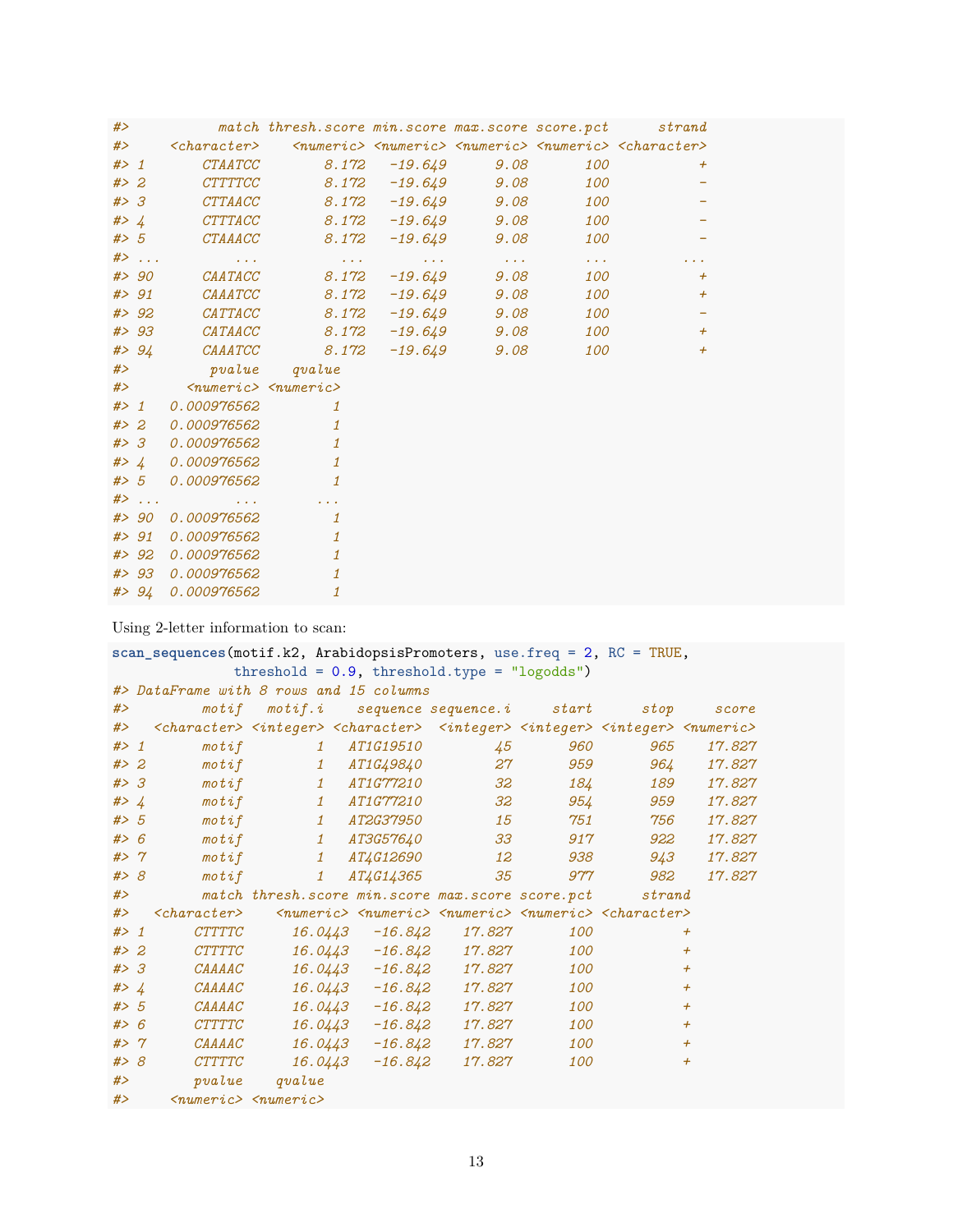|  | #> 1 1.90735e-06 0.0236988<br>#> 2 1.90735e-06 0.0236988<br>#> 3 1.90735e-06 0.0236988<br>#> 4 1.90735e-06 0.0236988<br>#> 5 1.90735e-06 0.0236988<br>#> 6 1.90735e-06 0.0236988<br>#> 7 1.90735e-06 0.0236988<br>#> 8 1.90735e-06 0.0236988 |
|--|----------------------------------------------------------------------------------------------------------------------------------------------------------------------------------------------------------------------------------------------|

Furthermore, sequence scanning can be further refined to avoid overlapping hits. Consider:

```
motif <- create_motif("AAAAAA")
## Leave in overlapping hits:
scan_sequences(motif, ArabidopsisPromoters, RC = TRUE, threshold = 0.9,
         threshold.type = "logodds")
#> DataFrame with 491 rows and 15 columns
#> motif motif.i sequence sequence.i start stop score
#> <character> <integer> <character> <integer> <integer> <integer> <numeric>
#> 1 motif 1 AT1G03850 4 56 51 11.934
#> 2 motif 1 AT1G03850 4 57 52 11.934
#> 3 motif 1 AT1G03850 4 58 53 11.934
#> 4 motif 1 AT1G03850 4 59 54 11.934
#> 5 motif 1 AT1G03850 4 243 248 11.934
#> ... ... ... ... ... ... ... ...
#> 487 motif 1 AT5G64310 22 589 594 11.934
#> 488 motif 1 AT5G64310 22 590 595 11.934
#> 489 motif 1 AT5G64310 22 591 596 11.934
#> 490 motif 1 AT5G64310 22 592 597 11.934
#> 491 motif 1 AT5G64310 22 696 701 11.934
#> match thresh.score min.score max.score score.pct strand
#> <character> <numeric> <numeric> <numeric> <numeric> <character>
#> 1 AAAAAA 10.7406 -39.948 11.934 100 -
#> 2 AAAAAA 10.7406 -39.948 11.934 100 -
#> 3 AAAAAA 10.7406 -39.948 11.934 100 -
#> 4 AAAAAA 10.7406 -39.948 11.934 100 -
#> 5 AAAAAA 10.7406 -39.948 11.934 100 +
#> ... ... ... ... ... ... ...
#> 487 AAAAAA 10.7406 -39.948 11.934 100 +
#> 488 AAAAAA 10.7406 -39.948 11.934 100 +
#> 489 AAAAAA 10.7406 -39.948 11.934 100 +
#> 490 AAAAAA 10.7406 -39.948 11.934 100 +
#> 491 AAAAAA 10.7406 -39.948 11.934 100 +
#> pvalue qvalue
#> <numeric> <numeric>
#> 1 0.000244141 0.0494745
#> 2 0.000244141 0.0494745
#> 3 0.000244141 0.0494745
#> 4 0.000244141 0.0494745
#> 5 0.000244141 0.0494745
#> ... ... ...
#> 487 0.000244141 0.0494745
#> 488 0.000244141 0.0494745
```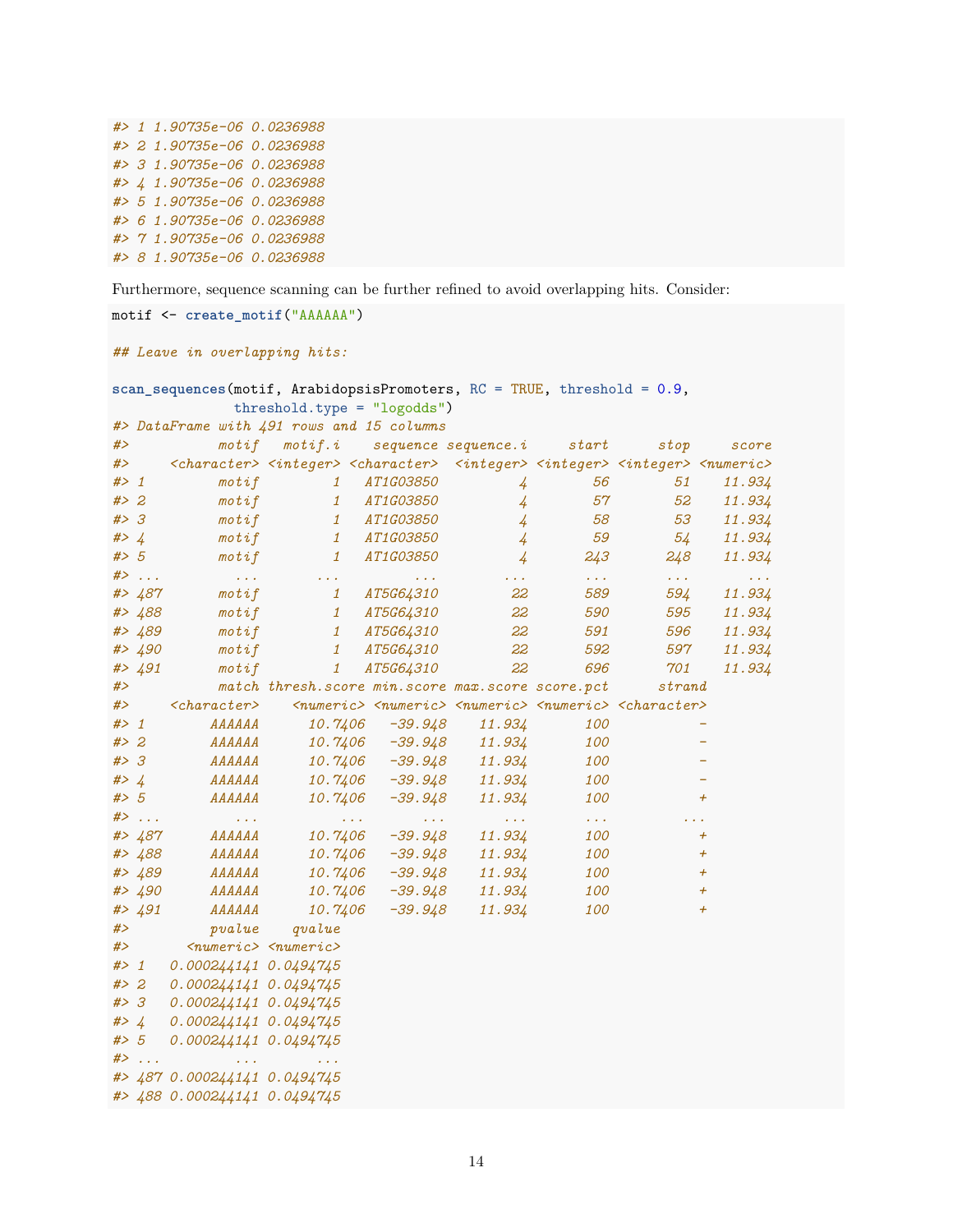*#> 489 0.000244141 0.0494745 #> 490 0.000244141 0.0494745 #> 491 0.000244141 0.0494745*

*## Only keep the highest scoring hit amongst overlapping hits:*

|         | $scan_s$ equences(motif, ArabidopsisPromoters, RC = TRUE, threshold = 0.9, |                                                             |                                                                                                                                                                       |                                              |                                                          |                                         |                                                                                                         |                                        |
|---------|----------------------------------------------------------------------------|-------------------------------------------------------------|-----------------------------------------------------------------------------------------------------------------------------------------------------------------------|----------------------------------------------|----------------------------------------------------------|-----------------------------------------|---------------------------------------------------------------------------------------------------------|----------------------------------------|
|         |                                                                            |                                                             | $threshold-type = "logodds", nooverlaps = TRUE)$                                                                                                                      |                                              |                                                          |                                         |                                                                                                         |                                        |
|         |                                                                            |                                                             | #> DataFrame with 220 rows and 15 columns                                                                                                                             |                                              |                                                          |                                         |                                                                                                         |                                        |
| #>      |                                                                            | motif                                                       | $\mathit{motif.i}$ sequence sequence.i                                                                                                                                |                                              |                                                          | $\emph{start}$                          | stop                                                                                                    | score                                  |
| #>      |                                                                            |                                                             | <character> <integer> <character> <integer> <integer> <integer> <mteger> <mumeric></mumeric></mteger></integer></integer></integer></character></integer></character> |                                              |                                                          |                                         |                                                                                                         |                                        |
| # > 1   |                                                                            | $\mathop{\mathtt{mot}}\nolimits$                            | $\mathbf{1}$                                                                                                                                                          | <i>AT1G03850</i>                             | $\frac{1}{4}$                                            | 56                                      | 51                                                                                                      | 11.934                                 |
| # > 2   |                                                                            | $\mathit{motif}$                                            | $\mathbf{1}$                                                                                                                                                          | <i>AT1G03850</i>                             | $\frac{1}{4}$                                            | 243                                     | 248                                                                                                     | 11.934                                 |
| #> 3    |                                                                            | $\mathit{motif}$                                            | $\mathbf{1}$                                                                                                                                                          | <i>AT1G03850</i>                             | $\frac{1}{4}$                                            | 735                                     | 740                                                                                                     | 11.934                                 |
|         | # > 4                                                                      | $\mathit{motif}$                                            | $1\overline{ }$                                                                                                                                                       | <i>AT1G05670</i>                             | 47                                                       | 32                                      | 27                                                                                                      | 11.934                                 |
| #> 5    |                                                                            | $\mathit{motif}$                                            | $\mathbf{1}$                                                                                                                                                          | <i>AT1G05670</i>                             | 47                                                       | 78                                      | 73                                                                                                      | 11.934                                 |
|         | $#$ >                                                                      | $\sim 100\,M_\odot$                                         | $\sim 100\,M_\odot$                                                                                                                                                   | $\mathcal{L}(\mathcal{L},\mathcal{L})$       | $\mathcal{L}(\mathcal{L}^{\prime},\mathcal{L}^{\prime})$ | $\mathcal{L}(\mathcal{L}(\mathcal{A}))$ | $\mathcal{L}(\mathcal{L}(\mathcal{L}))$                                                                 | $\mathcal{L}(\mathcal{L},\mathcal{L})$ |
|         | # > 216                                                                    | $\mathit{motif}$                                            | $1\overline{ }$                                                                                                                                                       | <i>AT5G64310</i>                             | 22                                                       | 251                                     | 246                                                                                                     | 11.934                                 |
|         | # > 217                                                                    | $\mathit{motif}$                                            | $1\overline{ }$                                                                                                                                                       | <i>AT5G64310</i>                             | 22                                                       | 342                                     | 347                                                                                                     | 11.934                                 |
|         | # > 218                                                                    | $\mathit{motif}$                                            | $\mathbf{1}$                                                                                                                                                          | <i>AT5G64310</i>                             | 22                                                       | 586                                     | 591                                                                                                     | 11.934                                 |
|         | # > 219                                                                    | $\mathit{motif}$                                            | $\mathbf{1}$                                                                                                                                                          | <i>AT5G64310</i>                             | 22                                                       | 592                                     | 597                                                                                                     | 11.934                                 |
|         | #> 220                                                                     | $\mathop{\mathsf{mot}}\nolimits$ if                         | $\mathbf{1}$                                                                                                                                                          | AT5G64310                                    | 22                                                       | 696                                     | 701                                                                                                     | 11.934                                 |
| #>      |                                                                            |                                                             | match thresh. score min. score max. score score. pct                                                                                                                  |                                              |                                                          |                                         | strand                                                                                                  |                                        |
| #>      |                                                                            | $<$ character>                                              |                                                                                                                                                                       |                                              |                                                          |                                         | <numeric> <numeric> <numeric> <numeric> <character></character></numeric></numeric></numeric></numeric> |                                        |
| # > 1   |                                                                            | AAAAAA                                                      | 10.7406                                                                                                                                                               | -39.948                                      | 11.934                                                   | 100                                     |                                                                                                         |                                        |
| # > 2   |                                                                            | AAAAAA                                                      |                                                                                                                                                                       | $10.7406 - 39.948$                           | 11.934                                                   | 100                                     |                                                                                                         | $+$                                    |
| #> 3    |                                                                            | AAAAAA                                                      |                                                                                                                                                                       | 10.7406 -39.948                              | 11.934                                                   | 100                                     |                                                                                                         | $+$                                    |
| # > 4   |                                                                            | AAAAAA                                                      |                                                                                                                                                                       | 10.7406 -39.948                              | 11.934                                                   | 100                                     |                                                                                                         |                                        |
| # > 5   |                                                                            | AAAAAA                                                      | 10.7406                                                                                                                                                               | -39.948                                      | 11.934                                                   | 100                                     |                                                                                                         |                                        |
|         | $#$ >                                                                      | $\sim 100$ km s $^{-1}$                                     | $\mathbf{z}$ , $\mathbf{z}$ , $\mathbf{z}$                                                                                                                            | $\mathbf{z}$ , $\mathbf{z}$ , $\mathbf{z}$ , | $\mathcal{L}(\mathcal{L}(\mathcal{A}))$                  | $\sim 100$ km $^{-1}$                   |                                                                                                         |                                        |
|         | # > 216                                                                    | AAAAAA                                                      | 10.7406                                                                                                                                                               |                                              | $-39.948$ $11.934$                                       | 100                                     |                                                                                                         | $\qquad \qquad -$                      |
|         | # > 217                                                                    | AAAAAA                                                      |                                                                                                                                                                       | 10.7406 -39.948                              | 11.934                                                   | 100                                     |                                                                                                         | $+$                                    |
|         | # > 218                                                                    | AAAAAA                                                      | 10.7406                                                                                                                                                               | -39.948                                      | 11.934                                                   | 100                                     |                                                                                                         | $\overline{+}$                         |
|         | # > 219                                                                    | АААААА                                                      | 10.7406                                                                                                                                                               | -39.948                                      | 11.934                                                   | 100                                     |                                                                                                         | $\overline{+}$                         |
|         | #> 220                                                                     | AAAAAA                                                      | 10.7406                                                                                                                                                               | -39.948                                      | 11.934                                                   | 100                                     |                                                                                                         | $\pmb{+}$                              |
| #>      |                                                                            | pvalue                                                      | qvalue                                                                                                                                                                |                                              |                                                          |                                         |                                                                                                         |                                        |
| #>      |                                                                            |                                                             | $\langle numeric \rangle$ $\langle numeric \rangle$                                                                                                                   |                                              |                                                          |                                         |                                                                                                         |                                        |
| $#$ > 1 |                                                                            | 0.000244141 0.0494745                                       |                                                                                                                                                                       |                                              |                                                          |                                         |                                                                                                         |                                        |
|         | #> 2                                                                       | 0.000244141 0.0494745                                       |                                                                                                                                                                       |                                              |                                                          |                                         |                                                                                                         |                                        |
|         | #> 3                                                                       | 0.000244141   0.0494745                                     |                                                                                                                                                                       |                                              |                                                          |                                         |                                                                                                         |                                        |
|         | #> $\sqrt{4}$                                                              | 0.000244141   0.0494745                                     |                                                                                                                                                                       |                                              |                                                          |                                         |                                                                                                         |                                        |
| # > 5   |                                                                            | 0.0002441410.0494745                                        |                                                                                                                                                                       |                                              |                                                          |                                         |                                                                                                         |                                        |
|         | $#$                                                                        | $\mathcal{L}^{\mathcal{A}}$ and $\mathcal{L}^{\mathcal{A}}$ |                                                                                                                                                                       |                                              |                                                          |                                         |                                                                                                         |                                        |
|         |                                                                            | #> 216 0.000244141 0.0494745                                |                                                                                                                                                                       |                                              |                                                          |                                         |                                                                                                         |                                        |
|         |                                                                            | #> 217 0.000244141 0.0494745                                |                                                                                                                                                                       |                                              |                                                          |                                         |                                                                                                         |                                        |
|         |                                                                            | #> 218 0.000244141 0.0494745                                |                                                                                                                                                                       |                                              |                                                          |                                         |                                                                                                         |                                        |
|         |                                                                            | #> 219 0.000244141 0.0494745                                |                                                                                                                                                                       |                                              |                                                          |                                         |                                                                                                         |                                        |
|         |                                                                            | #> 220 0.000244141 0.0494745                                |                                                                                                                                                                       |                                              |                                                          |                                         |                                                                                                         |                                        |

Finally, the results can be returned as a GRanges object for further manipulation:

```
scan_sequences(motif.k2, ArabidopsisPromoters, RC = TRUE,
              threshold = 0.9, threshold.type = "logodds",
              return.granges = TRUE)
```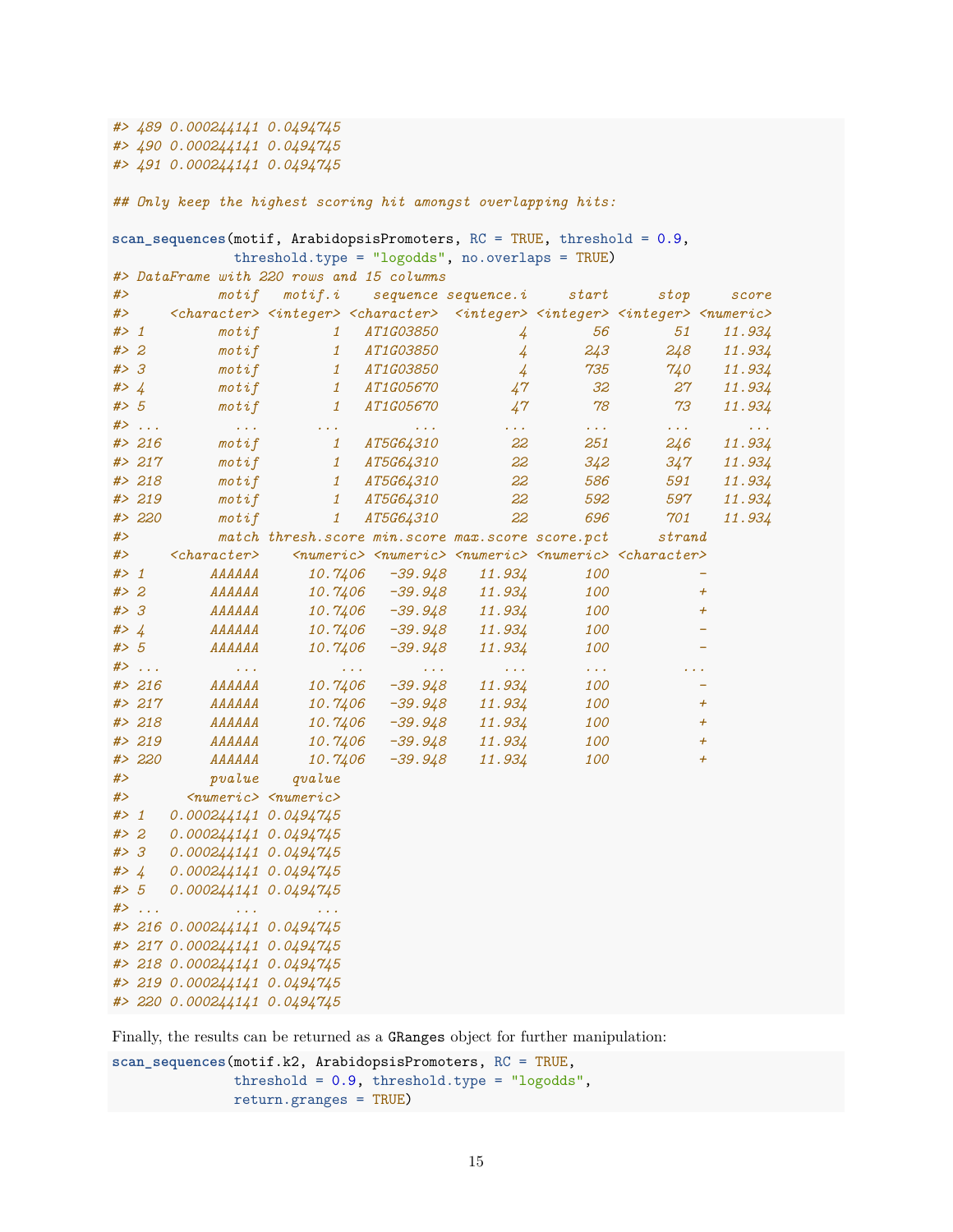|          |                                                |                                                    | #> GRanges object with 94 ranges and 11 metadata columns:                                                                         |                                                                                 |                               |                                          |                          |                       |
|----------|------------------------------------------------|----------------------------------------------------|-----------------------------------------------------------------------------------------------------------------------------------|---------------------------------------------------------------------------------|-------------------------------|------------------------------------------|--------------------------|-----------------------|
| #>       |                                                | segnames                                           | ranges strand /                                                                                                                   |                                                                                 | $\mathit{motif}$              | $motif.i$ sequence. $i$                  |                          | score                 |
| #>       |                                                |                                                    | <rle> <iranges> <rle> / <character> <integer> <integer> <numeric></numeric></integer></integer></character></rle></iranges></rle> |                                                                                 |                               |                                          |                          |                       |
| #>       |                                                | [1] AT1G03850                                      | $203 - 209$                                                                                                                       | $+$                                                                             | $\mathit{motif}$              | $\mathbf{1}$                             | $\overline{4}$           | 9.08                  |
| #>       |                                                | [2] AT1G03850                                      | 328-334                                                                                                                           | $-$ /                                                                           | $\mathit{motif}$              | $\mathbf{1}$                             | $\overline{4}$           | 9.08                  |
| #>       |                                                | [3] AT1G03850                                      | 707–713                                                                                                                           | $-$ /                                                                           | $\mathop{\mathsf{mot}} i$ $f$ | $\mathbf{1}$                             | $\frac{1}{4}$            | 9.08                  |
| #>       |                                                | [4] AT1G05670                                      | 700-706                                                                                                                           | $-$ /                                                                           | $\mathit{motif}$              | $\it 1$                                  | 47                       | 9.08                  |
| #>       |                                                | [5] AT1G06160                                      | 956-962                                                                                                                           | $+$                                                                             | $\mathit{motif}$              | $\mathbf{1}$                             | 48                       | 9.08                  |
| #>       | $\mathbb{Z}^2$ .                               | $\mathcal{L}(\mathcal{L}(\mathcal{L}))$            | $\mathbf{1}^{\prime}$ , $\mathbf{1}^{\prime}$ , $\mathbf{1}^{\prime}$                                                             | $\mathcal{L}(\mathcal{L}(\mathcal{L}))$ .                                       | $\sim 100$ km s $^{-1}$       | $\mathcal{L}(\mathcal{L},\mathcal{L})$   | in an                    | $\sim 100$ km $^{-2}$ |
| #>       |                                                | [90] AT5G22690                                     | 362-368                                                                                                                           | $+$                                                                             | $\mathit{motif}$              | $\mathbf{1}$                             | 46                       | 9.08                  |
| #>       |                                                | [91] AT5G22690                                     | $52 - 58$                                                                                                                         | $-$ /                                                                           | $\mathit{motif}$              | $\mathbf{1}$                             | 46                       | 9.08                  |
| #>       |                                                | [92] AT5G24660                                     | $140 - 146$                                                                                                                       | $-$ /                                                                           | $\mathit{motif}$              | $\mathbf{1}$                             | 49                       | 9.08                  |
| #>       |                                                | [93] AT5G58430                                     | 332-338                                                                                                                           | $+$                                                                             | $\mathit{motif}$              | $\mathbf{1}$                             | 16                       | 9.08                  |
| #>       |                                                | [94] AT5G58430                                     | $343 - 349$                                                                                                                       | $+$                                                                             | $\mathit{motif}$              | $\mathbf{1}$                             | 16                       | 9.08                  |
| #>       |                                                |                                                    | match thresh. score min. score max. score score. pct                                                                              |                                                                                 |                               |                                          | pvalue                   |                       |
| #>       |                                                | $<$ character>                                     |                                                                                                                                   | <numeric> <numeric> <numeric> <numeric></numeric></numeric></numeric></numeric> |                               |                                          | $\langle numeric\rangle$ |                       |
| #>       | $\left[1\right]$                               | <b>CTAATCC</b>                                     | 8.172                                                                                                                             | $-19.649$                                                                       | 9.08                          |                                          | 100 0.000976562          |                       |
| #>       | $[2]$                                          | <b>CTTTTCC</b>                                     | 8.172                                                                                                                             | $-19.649$                                                                       | 9.08                          |                                          | 100 0.000976562          |                       |
| #>       | [3]                                            | CTTAACC                                            | 8.172                                                                                                                             | $-19.649$                                                                       | 9.08                          |                                          | 100 0.000976562          |                       |
| #>       | [4]                                            | CTTTACC                                            | 8.172                                                                                                                             | $-19.649$                                                                       | 9.08                          |                                          | 100 0.000976562          |                       |
| #>       | [5]                                            | CTAATCC                                            | 8.172                                                                                                                             | $-19.649$                                                                       | 9.08                          |                                          | 100 0.000976562          |                       |
| #>       | $\omega$ is $\omega$                           | $\mathcal{L}(\mathcal{L},\mathcal{L})$             | $\mathcal{L}(\mathcal{L}(\mathcal{L}))$                                                                                           | $\mathbf{z}$ , $\mathbf{z}$ , $\mathbf{z}$ ,                                    | $\sim 100\,M_\odot$           | $\mathcal{L}^{\mathcal{A}}(\mathcal{A})$ |                          | $\sim 100$            |
| #>       | [90]                                           | $\it{CAAATCC}$                                     | 8.172                                                                                                                             | $-19.649$                                                                       | 9.08                          |                                          | 100 0.000976562          |                       |
| #>       | [91]                                           | CATTACC                                            | 8.172                                                                                                                             | $-19.649$                                                                       | 9.08                          |                                          | 100 0.000976562          |                       |
| #>       | $[92]$                                         | $\it CATTACC$                                      | 8.172                                                                                                                             | $-19.649$                                                                       | 9.08                          |                                          | 100 0.000976562          |                       |
| #>       | $[93]$                                         | CATAACC                                            | 8.172                                                                                                                             | $-19.649$                                                                       | 9.08                          |                                          | 100 0.000976562          |                       |
| #>       | [94]                                           | $\it{CAAATCC}$                                     | 8.172                                                                                                                             | $-19.649$                                                                       | 9.08                          |                                          | 100 0.000976562          |                       |
| #>       |                                                | qvalue                                             |                                                                                                                                   |                                                                                 |                               |                                          |                          |                       |
| #>       |                                                | $\langle$ numeric>                                 |                                                                                                                                   |                                                                                 |                               |                                          |                          |                       |
| #>       | $\boxed{1}$                                    | $\mathbf{1}$                                       |                                                                                                                                   |                                                                                 |                               |                                          |                          |                       |
| #>       | $[2]$                                          | $\mathbf{1}$                                       |                                                                                                                                   |                                                                                 |                               |                                          |                          |                       |
| #>       | [3]                                            | $\mathbf{1}$                                       |                                                                                                                                   |                                                                                 |                               |                                          |                          |                       |
| #>       | [4]                                            | $\mathbf{1}$                                       |                                                                                                                                   |                                                                                 |                               |                                          |                          |                       |
| #><br>#> | [5]                                            | $\mathbf{1}$                                       |                                                                                                                                   |                                                                                 |                               |                                          |                          |                       |
| #>       | $\mathcal{L}(\mathcal{L},\mathcal{L})$<br>[90] | $\mathbf{z}=\mathbf{z}+\mathbf{z}$<br>$\mathbf{1}$ |                                                                                                                                   |                                                                                 |                               |                                          |                          |                       |
| #>       | [91]                                           | $\mathbf{1}$                                       |                                                                                                                                   |                                                                                 |                               |                                          |                          |                       |
| #>       | [92]                                           | $\mathbf{1}$                                       |                                                                                                                                   |                                                                                 |                               |                                          |                          |                       |
| #>       | $[93]$                                         | $\mathbf{1}$                                       |                                                                                                                                   |                                                                                 |                               |                                          |                          |                       |
| #>       | [94]                                           | $\mathbf{1}$                                       |                                                                                                                                   |                                                                                 |                               |                                          |                          |                       |
| # $>$    |                                                |                                                    |                                                                                                                                   |                                                                                 |                               |                                          |                          |                       |
| #>       |                                                |                                                    | seqinfo: 50 sequences from an unspecified genome                                                                                  |                                                                                 |                               |                                          |                          |                       |
|          |                                                |                                                    |                                                                                                                                   |                                                                                 |                               |                                          |                          |                       |

### <span id="page-15-0"></span>**4.3 Visualizing motif hits across sequences**

A few suggestions for different ways of plotting hits across sequences are presented here.

Using the ggbio package, it is rather trivial to generate nice visualizations of the output of scan\_sequences(). This requires having the GenomicRanges and ggbio packages installed, and outputting the scan\_sequences() result as a GRanges object (via return.granges = TRUE).

```
library(universalmotif)
library(GenomicRanges)
library(ggbio)
```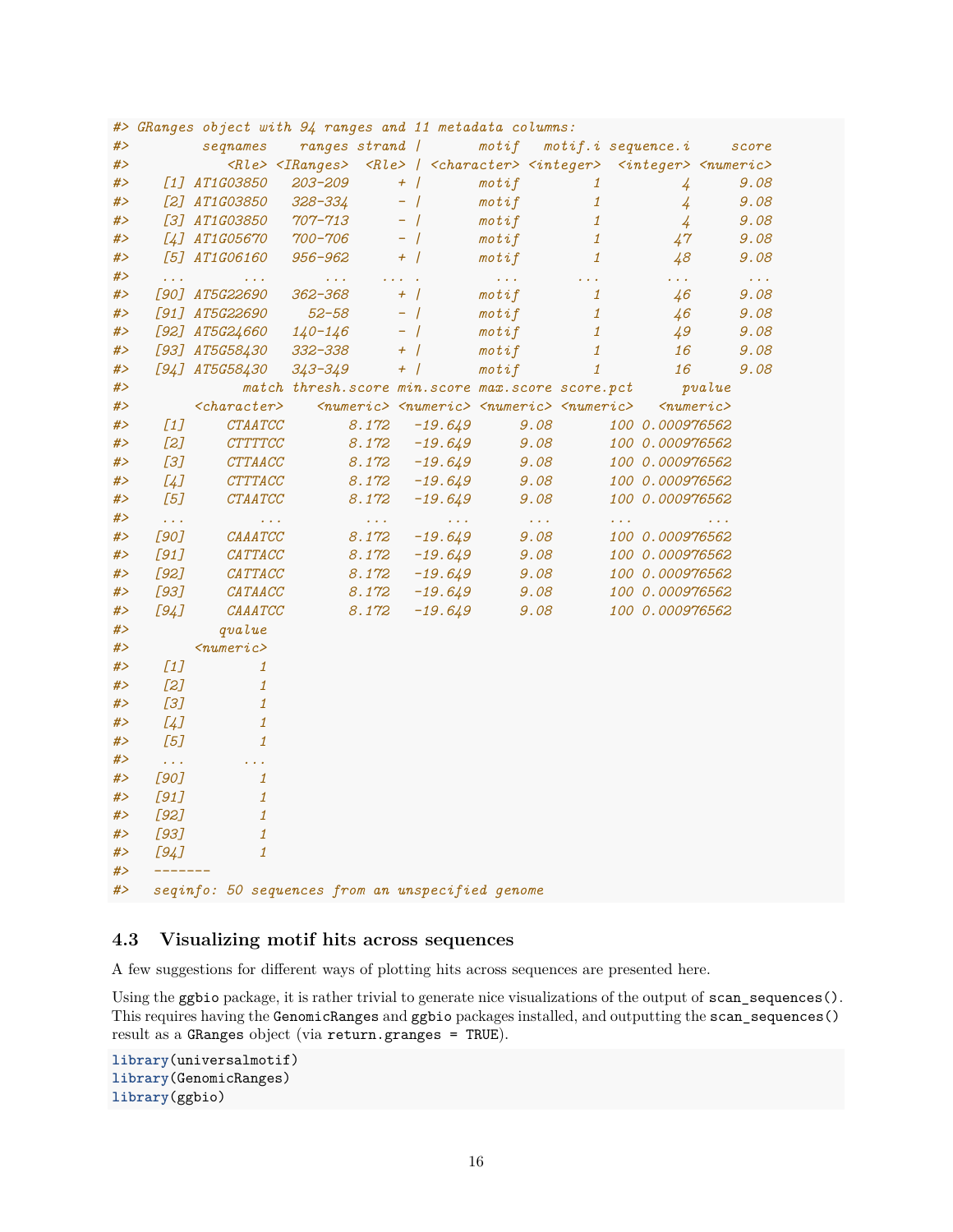```
data(ArabidopsisPromoters)
```

```
motif1 <- create_motif("AAAAAA", name = "Motif A")
motif2 <- create_motif("CWWWWCC", name = "Motif B")
res <- scan_sequences(c(motif1, motif2), ArabidopsisPromoters[1:10],
 return.granges = TRUE, calc.pvals = TRUE, no.overlaps = TRUE,
 threshold = 0.2, threshold.type = "logodds")
## Just plot the motif hits:
autoplot(res, layout = "karyogram", aes(fill = motif, color = motif)) +
 theme(
   strip.background = element_rect(fill = NA, colour = NA),
   panel.background = element_rect(fill = NA, colour = NA)
 )
#> Scale for 'x' is already present. Adding another scale for 'x', which will
#> replace the existing scale.
#> Scale for 'x' is already present. Adding another scale for 'x', which will
#> replace the existing scale.
                                                        AT1G03850
                                                        AT1G19380
                                                        AT2G15390
                                                        AT4G11370
                                                                      motif
                                                        AT4G12970
 П
                                                                          Motif A
                                                        AT4G15760
                                                                          Motif B
                                                        AT4G19520
                                                        AT4G28150
```
0 bp 200 bp 400 bp 600 bp 800 bp 1000 bp

**autoplot**(res[res**\$**motif.i **==** 1, ], layout = "karyogram", **aes**(fill = **log10**(pvalue), colour = **log10**(pvalue))) **+ scale\_fill\_gradient**(low = "black", high = "grey75") **+ scale\_colour\_gradient**(low = "black", high = "grey75") **+**

strip.background = **element\_rect**(fill = NA, colour = NA), panel.background = **element\_rect**(fill = NA, colour = NA)

*#> Scale for 'x' is already present. Adding another scale for 'x', which will*

*#> Scale for 'x' is already present. Adding another scale for 'x', which will*

*## Plot Motif A hits by P-value:*

*#> replace the existing scale.*

*#> replace the existing scale.*

**theme**(

)

AT5G01810 AT5G22390

```
17
```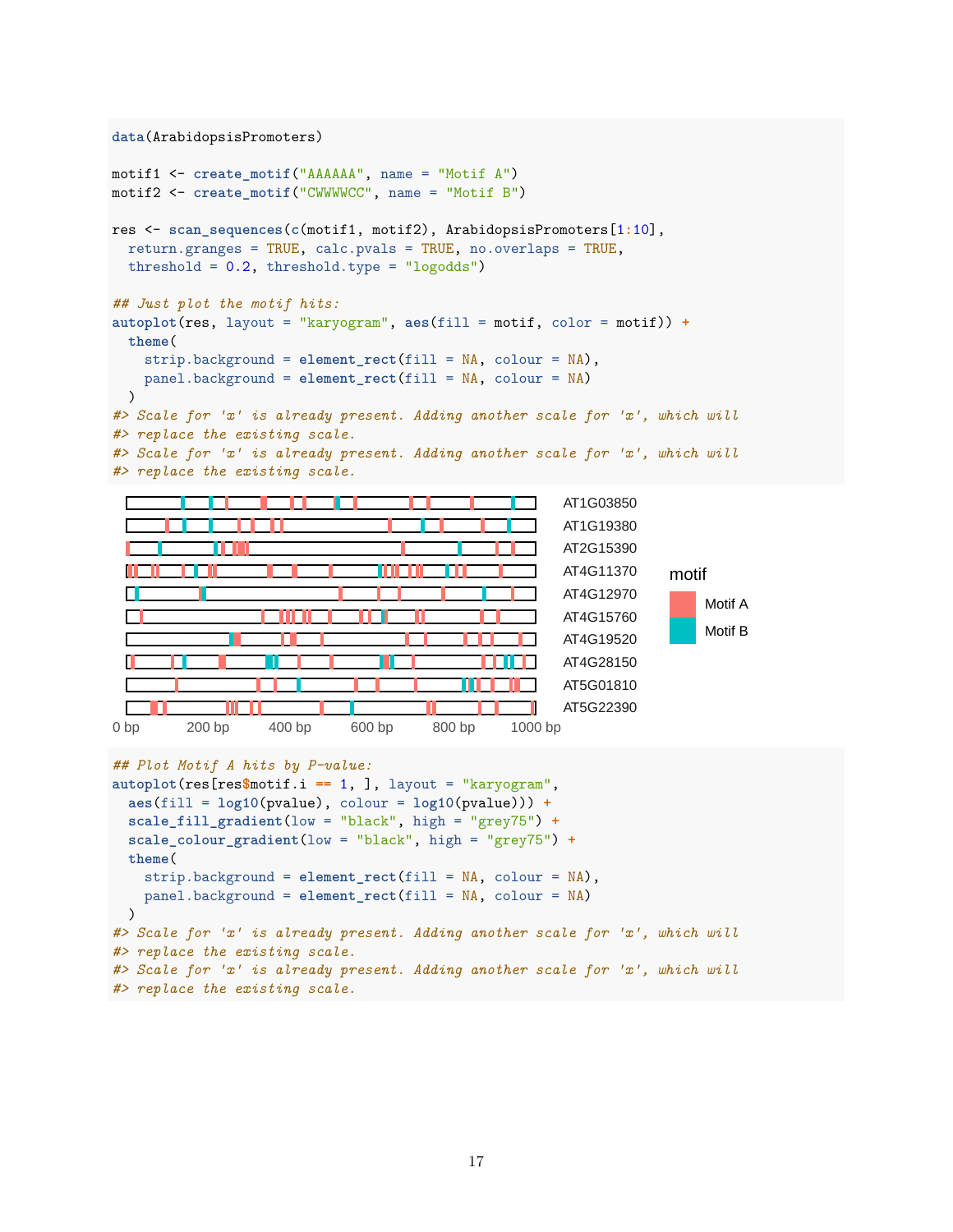

Alternatively, just a simple heatmap with only ggplot2.

```
library(universalmotif)
library(ggplot2)
data(ArabidopsisMotif)
data(ArabidopsisPromoters)
res <- scan_sequences(ArabidopsisMotif, ArabidopsisPromoters,
  threshold = 0, threshold.type = "logodds.abs")
res <- as.data.frame(res)
res$x <- mapply(function(x, y) mean(c(x, y)), res$start, res$stop)
ggplot(res, aes(x, sequence, fill = score)) +
  scale_fill_viridis_c() +
  scale x continuous(expand = c(0, 0)) +xlim(0, 1000) +
  xlab(element_blank()) +
  ylab(element_blank()) +
  geom_tile(width = ncol(ArabidopsisMotif)) +
  theme_bw() +
  theme(panel.grid = element_blank(), axis.text.y = element_text(size = 6))
```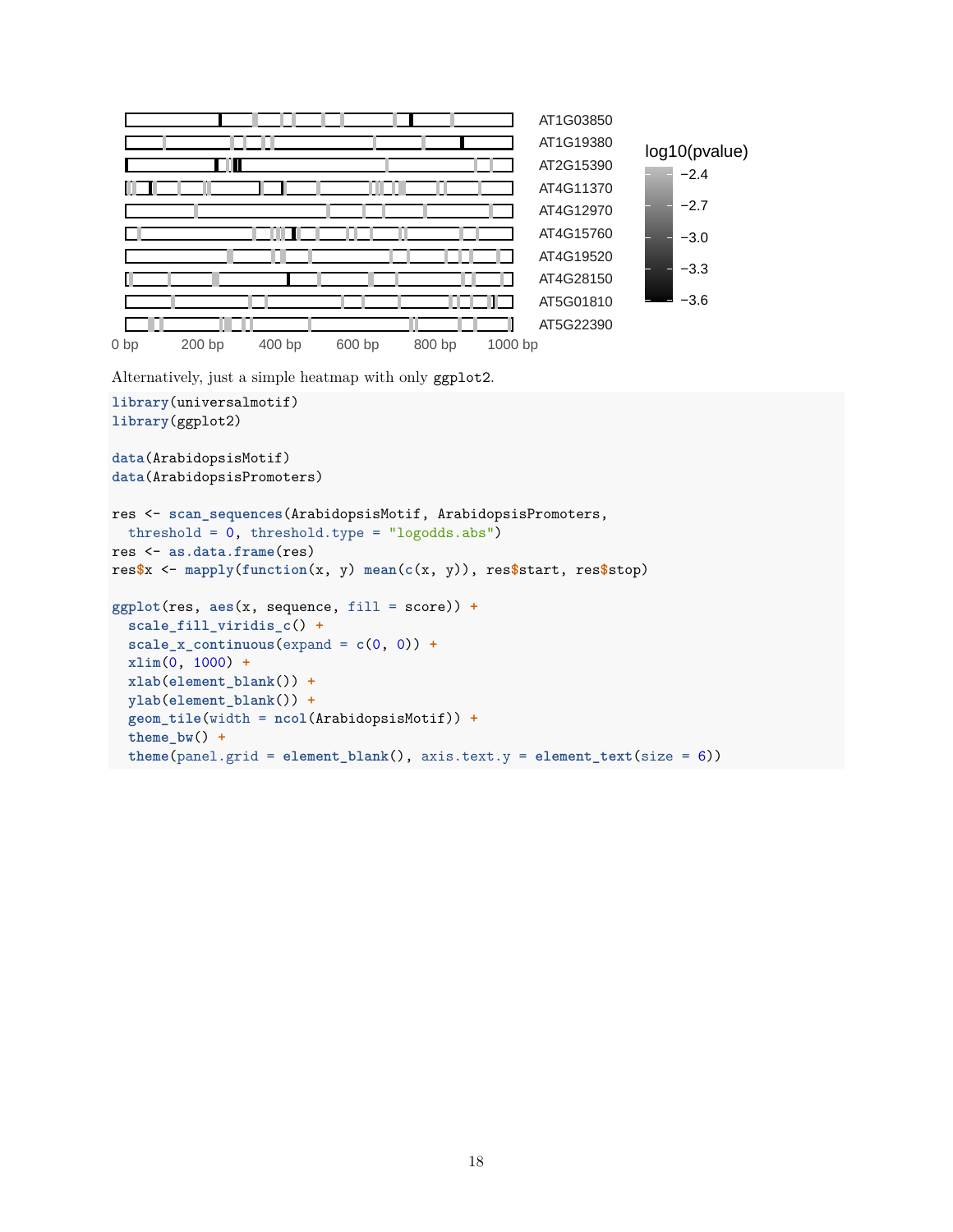

Using packages such as ggExtra or ggpubr, one could even plot marginal histogram or density plots above or below to illustrate any motif positional preference within the sequences. (Though keep in mind that the hit coordinates and sequence lengths would need to be normalized if not all sequences were of the same length, as they are here.)

Finally, the distribution of all possible motif scores could be shown as a line plot across the sequences.

```
library(universalmotif)
library(ggplot2)
data(ArabidopsisMotif)
data(ArabidopsisPromoters)
res <- scan_sequences(ArabidopsisMotif, ArabidopsisPromoters[1:5],
  threshold = -Inf, threshold.type = "logodds.abs")
res <- as.data.frame(res)
res$position <- mapply(function(x, y) mean(c(x, y)), res$start, res$stop)
ggplot(res, aes(position, score, colour = score)) +
  geom_line() +
  geom_hline(yintercept = 0, colour = "red", alpha = 0.3) +
  theme bw() +scale_colour_viridis_c() +
  facet_wrap(~sequence, ncol = 1) +
  xlab(element_blank()) +
  ylab(element_blank()) +
  theme(strip.background = element_blank())
```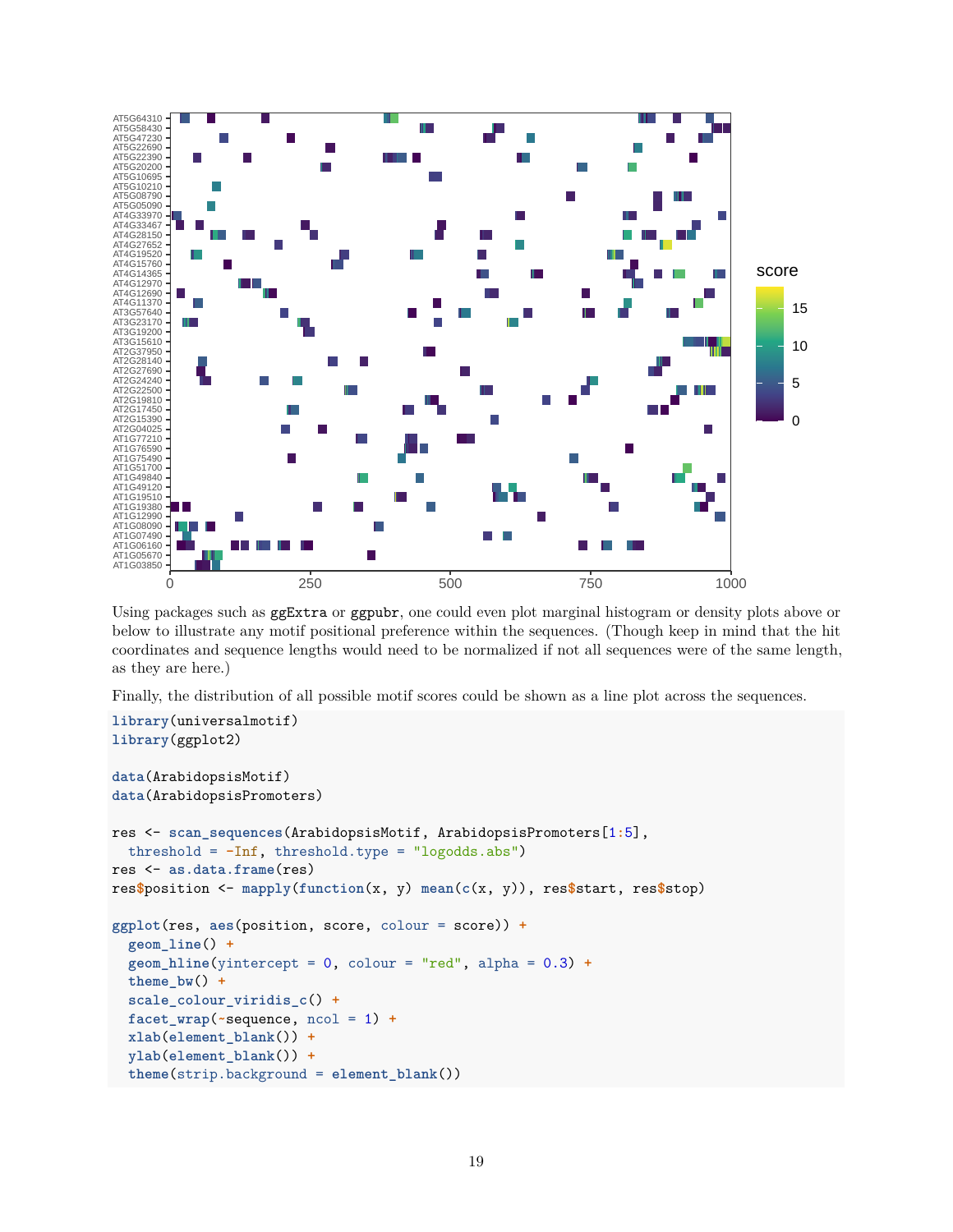

### <span id="page-19-0"></span>**4.4 Enrichment analyses**

The universalmotif package offers the ability to search for enriched motif sites in a set of sequences via enrich\_motifs(). There is little complexity to this, as it simply runs scan\_sequences() twice: once on a set of target sequences, and once on a set of background sequences. After which the results between the two sequences are collated and run through enrichment tests. The background sequences can be given explicitly, or else enrich\_motifs() will create background sequences on its own by using shuffle\_sequences() on the target sequences.

Let us consider the following basic example:

```
library(universalmotif)
data(ArabidopsisMotif)
data(ArabidopsisPromoters)
enrich_motifs(ArabidopsisMotif, ArabidopsisPromoters, shuffle.k = 3,
           threshold = 0.001, RC = TRUE)
#> DataFrame with 1 row and 15 columns
#> motif motif.i motif.consensus target.hits target.seq.hits
#> <character> <integer> <character> <integer> <integer>
#> 1 YTTTYTTTTTYTTTY 1 YTYTYTTYTTYTTTY 244 50
#> target.seq.count bkg.hits bkg.seq.hits bkg.seq.count Pval Qval
#> <integer> <integer> <integer> <integer> <numeric> <numeric>
#> 1 50 146 48 50 4.14108e-07 4.14108e-07
#> Eval pct.target.seq.hits pct.bkg.seq.hits target.enrichment
#> <numeric> <numeric> <numeric> <numeric>
```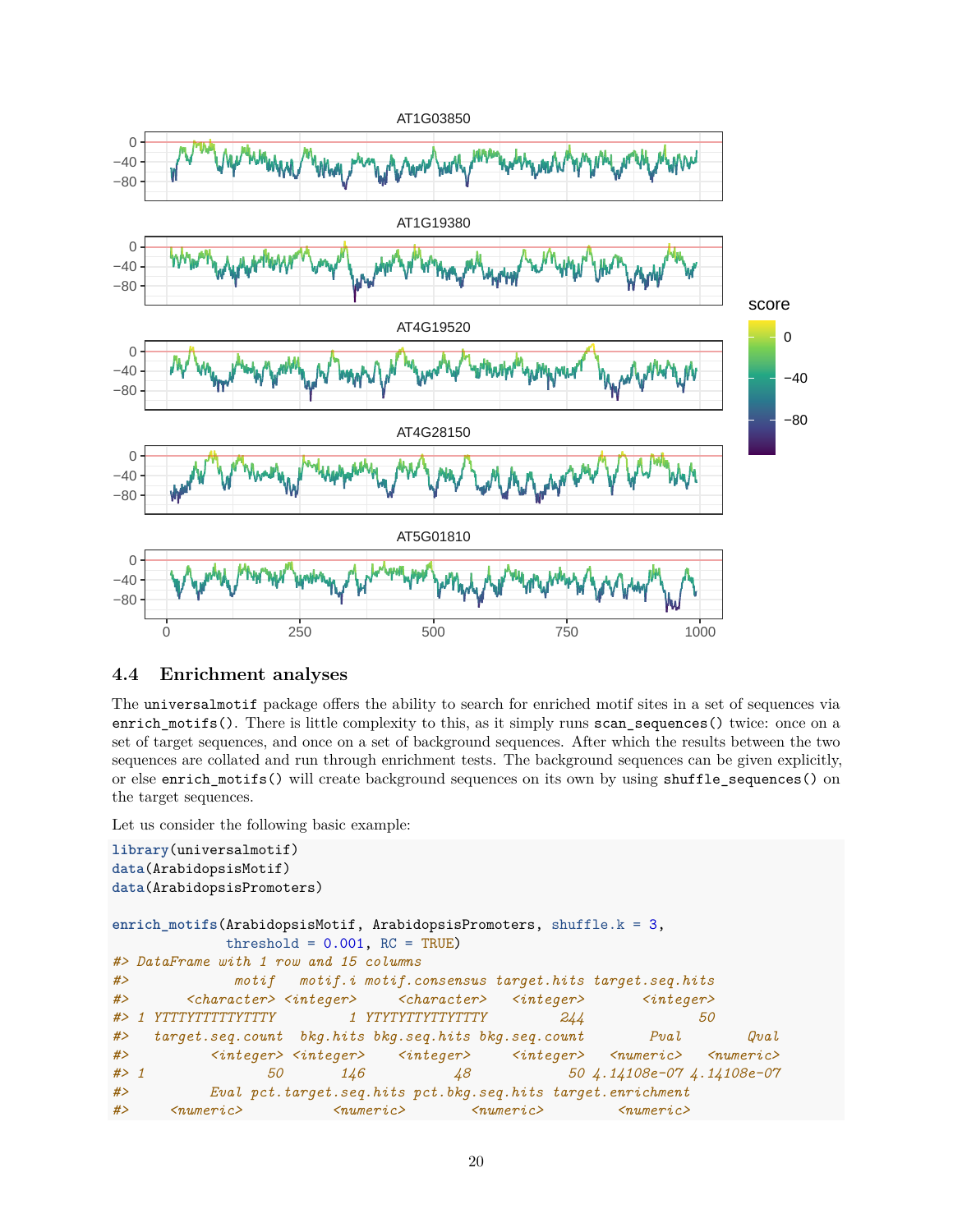|  |  | $# > 18.28215e-07$ | <i>100</i> |  | 1.04167 |
|--|--|--------------------|------------|--|---------|
|--|--|--------------------|------------|--|---------|

Here we can see that the motif is significantly enriched in the target sequences. The Pval was calculated by calling stats::fisher.test().

One final point: always keep in mind the threshold parameter, as this will ultimately decide the number of hits found. (A bad threshold can lead to a false negative.)

#### <span id="page-20-0"></span>**4.5 Fixed and variable-length gapped motifs**

universalmotif class motifs can be gapped, which can be used by scan\_sequences() and enrich\_motifs(). Note that gapped motif support is currently limited to these two functions. All other functions will ignore the gap information, and even discard them in functions such as merge  $motifs()$ .

First, obtain the component motifs:

```
library(universalmotif)
data(ArabidopsisPromoters)
m1 <- create_motif("TTTATAT", name = "PartA")
m2 <- create_motif("GGTTCGA", name = "PartB")
```
Then, combine them and add the desired gap. In this case, a gap will be added between the two motifs which can range in size from 4-6 bases.

```
m <- cbind(m1, m2)
m <- add\_gap(m, gaploc = ncol(m1), mingap = 4, maxgap = 6)m
#>
#> Motif name: PartA/PartB
#> Alphabet: DNA
#> Type: PCM
#> Strands: +-
#> Total IC: 28
#> Pseudocount: 0
#> Consensus: TTTATAT..GGTTCGA
#> Gap locations: 7-8
#> Gap sizes: 4-6
#>
#> T T T A T A T G G T T C G A
#> A 0 0 0 1 0 1 0 .. 0 0 0 0 0 0 1
#> C 0 0 0 0 0 0 0 .. 0 0 0 0 1 0 0
#> G 0 0 0 0 0 0 0 .. 1 1 0 0 0 1 0
#> T 1 1 1 0 1 0 1 .. 0 0 1 1 0 0 0
```
Now, it can be used directly in scan\_sequences() or enrich\_motifs():

```
scan scan sequences(m, ArabidopsisPromoters, threshold = 0.4, threshold.type = "logodds")#> DataFrame with 75 rows and 15 columns
#> motif motif.i sequence sequence.i start stop score
#> <character> <integer> <character> <integer> <integer> <integer> <numeric>
#> 1 PartA/PartB 1 AT1G03850 4 376 394 11.178
#> 2 PartA/PartB 1 AT1G03850 4 414 432 12.168
#> 3 PartA/PartB 1 AT1G06160 48 144 161 11.918
#> 4 PartA/PartB 1 AT1G12990 28 71 90 11.428
#> 5 PartA/PartB 1 AT1G19380 2 226 245 11.428
#> ... ... ... ... ... ... ... ...
```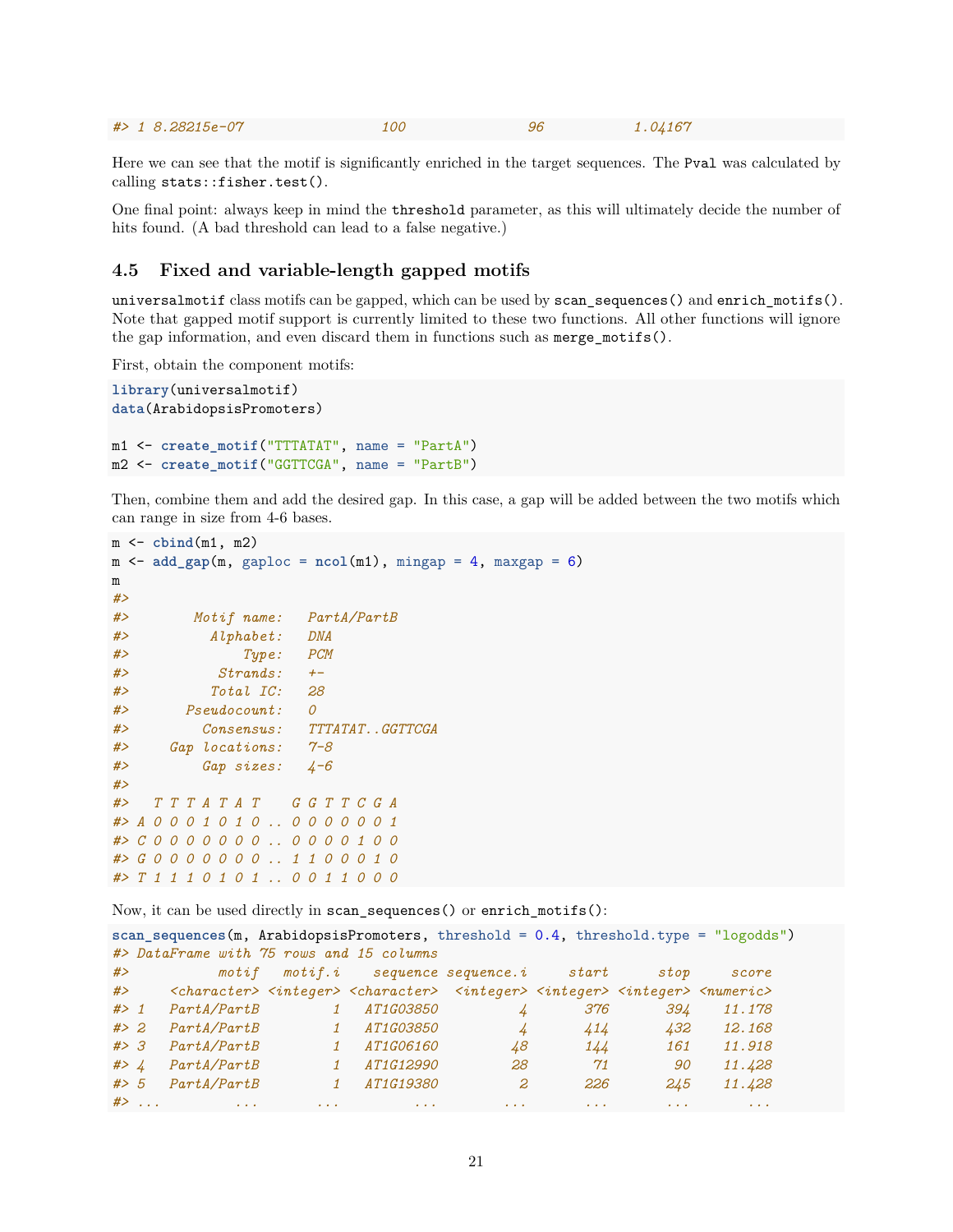|        | # > 71  | PartA/PartB<br>$\mathbf{1}$                                                                               | AT5G22690                                            | $\overline{46}$                                            | 638                                  | 656                                                    | 11.178                                                                                                  |
|--------|---------|-----------------------------------------------------------------------------------------------------------|------------------------------------------------------|------------------------------------------------------------|--------------------------------------|--------------------------------------------------------|---------------------------------------------------------------------------------------------------------|
|        | # > 72  | PartA/PartB<br>$\mathbf{1}$                                                                               | <i>AT5G47230</i>                                     |                                                            | 24<br>91                             | 110                                                    | 12.418                                                                                                  |
|        | # > 73  | PartA/PartB<br>$1\overline{ }$                                                                            | <i>AT5G47230</i>                                     |                                                            | $24^{+}$<br>449                      | 468                                                    | 11.428                                                                                                  |
|        | # > 74  | PartA/PartB<br>$1\overline{ }$                                                                            | <i>AT5G64310</i>                                     |                                                            | 22<br>869                            | 888                                                    | 11.428                                                                                                  |
|        | # > 75  | PartA/PartB<br>$\mathbf{1}$                                                                               | <i>AT5G64310</i>                                     | 22                                                         | 909                                  | 927                                                    | 11.178                                                                                                  |
| # $>$  |         |                                                                                                           | match thresh. score min. score max. score score. pct |                                                            |                                      |                                                        | strand                                                                                                  |
| # $>$  |         | $<$ character>                                                                                            |                                                      |                                                            |                                      |                                                        | <numeric> <numeric> <numeric> <numeric> <character></character></numeric></numeric></numeric></numeric> |
|        | $#$ > 1 | <i>TATATGTGGTGCAA</i>                                                                                     | 11.1384                                              | -93.212                                                    | 27.846                               | 40.1422                                                | $\pm$                                                                                                   |
| # > 2  |         | <i>TTGATATTGTTAGA</i>                                                                                     | 11.1384                                              | $-93.212$                                                  | 27.846                               | 43.6975                                                | $\pm$                                                                                                   |
| #> 3   |         | TTTATGTGGTTTGT                                                                                            | 11.1384                                              | -93.212                                                    | 27.846                               | 42.7997                                                | $\overline{+}$                                                                                          |
|        | #> $4$  | $GTTATGT. \ldots . TGTTAGA$                                                                               | 11.1384                                              | -93.212                                                    | 27.846                               | 41.0400                                                | $\overline{+}$                                                                                          |
|        | # > 5   | TTTACAGCGTTCGT                                                                                            | 11.1384                                              | -93.212                                                    |                                      | 27.846 41.0400                                         | $\overline{+}$                                                                                          |
|        | $#$     | $\mathbf{r}=\mathbf{r}+\mathbf{r}$ .                                                                      | <b>Carlos Con</b>                                    | $\mathbf{r} \rightarrow \mathbf{r} \rightarrow \mathbf{r}$ | $\mathbf{z}=\mathbf{z}+\mathbf{z}$ . | $\sigma_{\rm c}$ , $\sigma_{\rm c}$ , $\sigma_{\rm c}$ | a a la                                                                                                  |
|        | # > 71  | $TTCA\, TTT. \dots . GGCTTGA$                                                                             | 11.1384                                              | $-93.212$                                                  | 27.846                               | 40.1422                                                | $\overline{+}$                                                                                          |
|        | # > 72  | TTTATACTGTTCCA                                                                                            | 11.1384                                              | $-93.212$                                                  | 27.846                               | 44.5953                                                | $\overline{+}$                                                                                          |
|        | # > 73  | TATATGTGGGTCAA                                                                                            | 11.1384                                              | $-93.212$                                                  | 27.846                               | 41.0400                                                | $\overline{+}$                                                                                          |
|        | # > 74  | $ATAATAT. \ldots . CGTTAGA$                                                                               | 11.1384                                              | -93.212                                                    | 27.846                               | 41.0400                                                | $\overline{+}$                                                                                          |
|        | # > 75  | $TTCATAT. \ldots . GTCACGA$                                                                               | 11.1384                                              | $-93.212$                                                  | 27.846                               | 40.1422                                                | $+$                                                                                                     |
| #>     |         | pvalue<br>qvalue                                                                                          |                                                      |                                                            |                                      |                                                        |                                                                                                         |
| #>     |         | $\langle numeric \rangle$ $\langle numeric \rangle$                                                       |                                                      |                                                            |                                      |                                                        |                                                                                                         |
| $#$ 1  |         | 1.60187e-07 0.000105403                                                                                   |                                                      |                                                            |                                      |                                                        |                                                                                                         |
|        | # > 2   | 1.60187e-07 0.000105403                                                                                   |                                                      |                                                            |                                      |                                                        |                                                                                                         |
|        | #> 3    | 1.60187e-07 0.000105403                                                                                   |                                                      |                                                            |                                      |                                                        |                                                                                                         |
| #> $4$ |         | 1.60187e-07 0.000105403                                                                                   |                                                      |                                                            |                                      |                                                        |                                                                                                         |
| #> 5   |         | 1.60187e-07 0.000105403                                                                                   |                                                      |                                                            |                                      |                                                        |                                                                                                         |
|        | $#$     | the control of the state of the control of<br>$\mathcal{L}^{\mathcal{A}}$ and $\mathcal{L}^{\mathcal{A}}$ |                                                      |                                                            |                                      |                                                        |                                                                                                         |
|        | # > 71  | 1.60187e-07 0.000105403                                                                                   |                                                      |                                                            |                                      |                                                        |                                                                                                         |
|        | # > 72  | 1.60187e-07 0.000105403                                                                                   |                                                      |                                                            |                                      |                                                        |                                                                                                         |
|        | # > 73  | 1.60187e-07 0.000105403                                                                                   |                                                      |                                                            |                                      |                                                        |                                                                                                         |
|        | # > 74  | 1.60187e-07 0.000105403                                                                                   |                                                      |                                                            |                                      |                                                        |                                                                                                         |
|        | # > 75  | 1.60187e-07 0.000105403                                                                                   |                                                      |                                                            |                                      |                                                        |                                                                                                         |

### <span id="page-21-0"></span>**4.6 Detecting low complexity regions and sequence masking**

Highly-repetitive low complexity regions can oftentimes cause problems during *de novo* motif discovery, leading to obviously false motifs being returned. One way to get around this issue is to preemptively remove or mask these regions. The universalmotif package includes a few functions which can help carry out this task.

Using mask\_seqs(), one can mask a specific pattern of letters in XStringSet objects. Consider the following sequences:

```
library(universalmotif)
library(Biostrings)
Ex.seq <- DNAStringSet(c(
 A = "GTTGAAAAAAAAAAAAAAAACAGACGT",
 B = "TTAGATGGCCCATAGCTTATACGGCAA",
  C = "AATAAAATGCTTAGGAAATCGATTGCC"
))
```
We can easily mask portions that contain, say, stretches of at least 8 As:

```
mask_seqs(Ex.seq, "AAAAAAAA")
#> DNAStringSet object of length 3:
```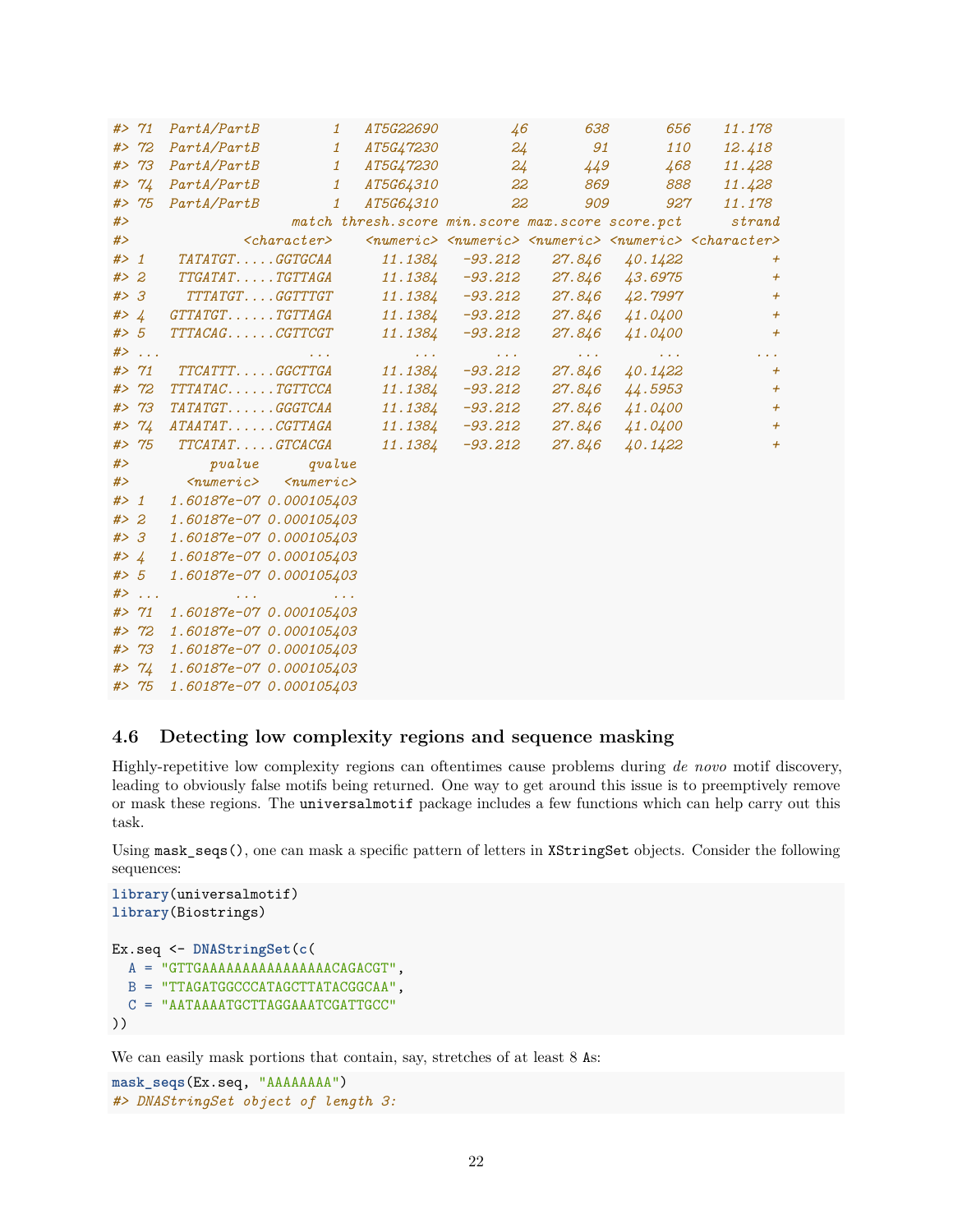| #> | width seq |                                       | names |
|----|-----------|---------------------------------------|-------|
|    |           | #> [1] 27 GTTG---------------CAGACGT  |       |
|    |           | #> [2] 27 TTAGATGGCCCATAGCTTATACGGCAA |       |
|    |           | #> [3] 27 AATAAAATGCTTAGGAAATCGATTGCC |       |

Alternatively, instead of masking a know stretch of letters one can find low complexity regions using sequence\_complexity(), and then mask specific regions in the sequences using mask\_ranges(). The sequence complexity() function has several complexity metrics available: the Wootton-Federhen (Wootton and Federhen 1993) and Trifonov (Trifonov 1990) algorithms (and their approximations) are well described in Orlov and Potapov (2004), and DUST in Morgulis et al. (2006). See ?sequence\_complexity for more details.

```
(Ex.DUST <- sequence_complexity(Ex.seq, window.size = 10, method = "DUST",
  return.granges = TRUE))
#> GRanges object with 15 ranges and 1 metadata column:
#> seqnames ranges strand | complexity
#> <Rle> <IRanges> <Rle> | <numeric>
#> [1] A 1-10 * | 0.857143
#> [2] A 6-15 * | 4.000000
#> [3] A 11-20 * | 4.000000
#> [4] A 16-25 * | 0.428571
#> [5] A 21-27 * | 0.000000
#> ... ... ... ... . ...
#> [11] C 1-10 * | 0.285714
#> [12] C 6-15 * | 0.000000
#> [13] C 11-20 * | 0.000000
#> [14] C 16-25 * | 0.000000
#> [15] C 21-27 * | 0.000000
#> -------
#> seqinfo: 3 sequences from an unspecified genome
```
Using the DUST algorithm, we can see there are a couple of regions which spike in the complexity score (for this particular algorithm, more complex sequences converge towards zero). Now it is only a matter of filtering for those regions and using mask\_ranges().

```
(Ex.DUST <- Ex.DUST[Ex.DUST$complexity >= 3])
#> GRanges object with 2 ranges and 1 metadata column:
#> seqnames ranges strand | complexity
#> <Rle> <IRanges> <Rle> | <numeric>
#> [1] A 6-15 * | 4
#> [2] A 11-20 * | 4
#> -------
#> seqinfo: 3 sequences from an unspecified genome
mask_ranges(Ex.seq, Ex.DUST)
#> DNAStringSet object of length 3:
#> width seq names
#> [1] 27 GTTGA---------------CAGACGT A
#> [2] 27 TTAGATGGCCCATAGCTTATACGGCAA B
#> [3] 27 AATAAAATGCTTAGGAAATCGATTGCC C
```
Now these sequences could be used directly with scan\_sequences() or written to a fasta file using Biostrings::writeXStringSet() for use with an external *de novo* motif discovery program such as MEME.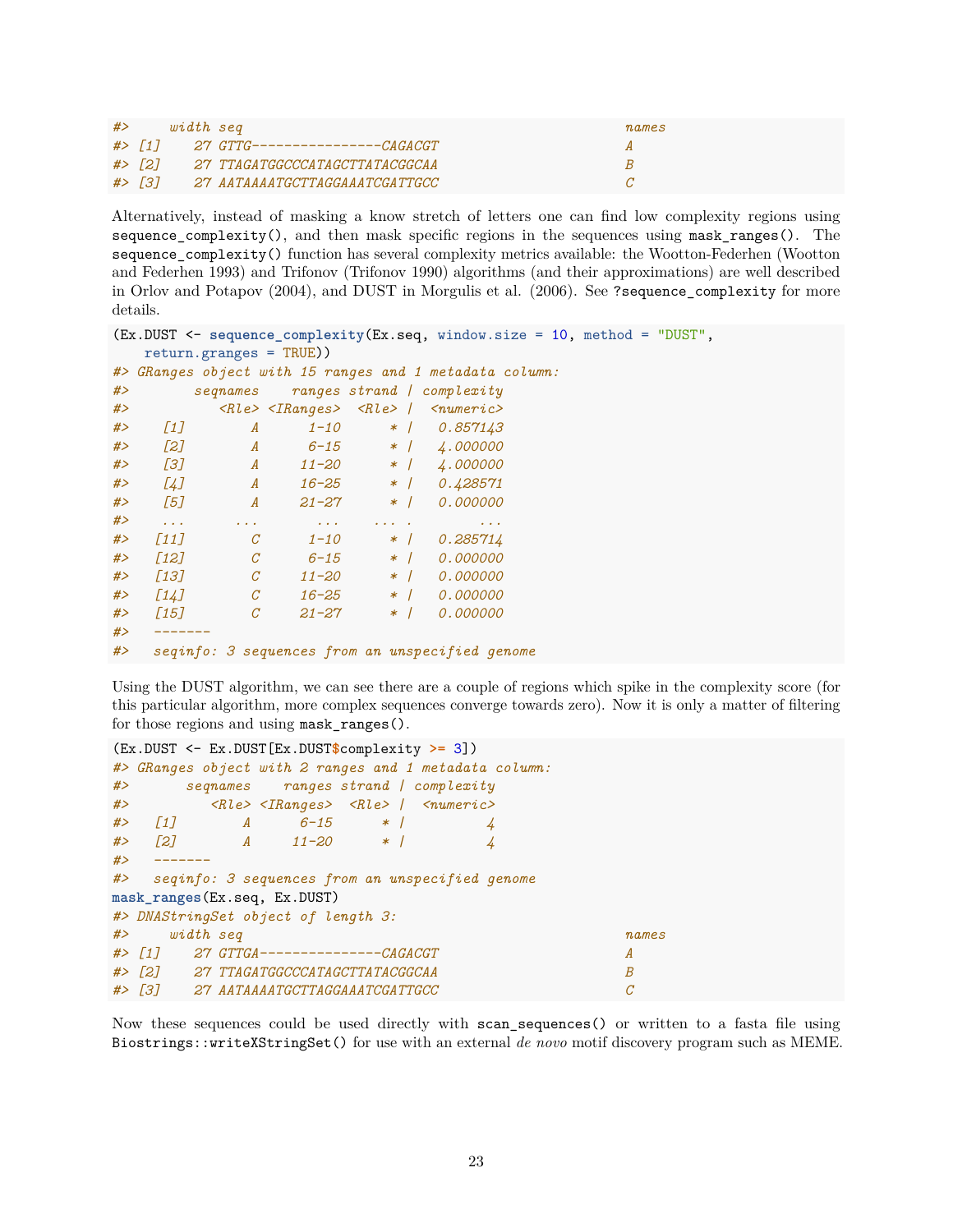### <span id="page-23-0"></span>**5 Motif discovery with MEME**

The universalmotif package provides a simple wrapper to the powerful motif discovery tool MEME (Bailey and Elkan 1994). To run an analysis with MEME, all that is required is a set of XStringSet class sequences (defined in the Biostrings package), and run\_meme() will take care of running the program and reading the output for use within R.

The first step is to check that R can find the MEME binary in your \$PATH by running run\_meme() without any parameters. If successful, you should see the default MEME help message in your console. If not, then you'll need to provide the complete path to the MEME binary. There are two options:

```
library(universalmotif)
## 1. Once per session: via `options()`
options(meme.bin = "/path/to/meme/bin/meme")
run meme(\ldots)## 2. Once per run: via `run_meme()`
run_meme(..., bin = "/path/to/meme/bin/meme")
```
Now we need to get some sequences to use with run meme(). At this point we can read sequences from disk or extract them from one of the Bioconductor BSgenome packages.

```
library(universalmotif)
data(ArabidopsisPromoters)
## 1. Read sequences from disk (in fasta format):
library(Biostrings)
# The following `read*()` functions are available in Biostrings:
# DNA: readDNAStringSet
# DNA with quality scores: readQualityScaledDNAStringSet
# RNA: readRNAStringSet
# Amino acid: readAAStringSet
# Any: readBStringSet
sequences <- readDNAStringSet("/path/to/sequences.fasta")
run_meme(sequences, ...)
## 2. Extract from a `BSgenome` object:
library(GenomicFeatures)
library(TxDb.Athaliana.BioMart.plantsmart28)
library(BSgenome.Athaliana.TAIR.TAIR9)
# Let us retrieve the same promoter sequences from ArabidopsisPromoters:
gene.names <- names(ArabidopsisPromoters)
# First get the transcript coordinates from the relevant `TxDb` object:
transcripts <- transcriptsBy(TxDb.Athaliana.BioMart.plantsmart28,
                             by = "gene")[gene.names]
```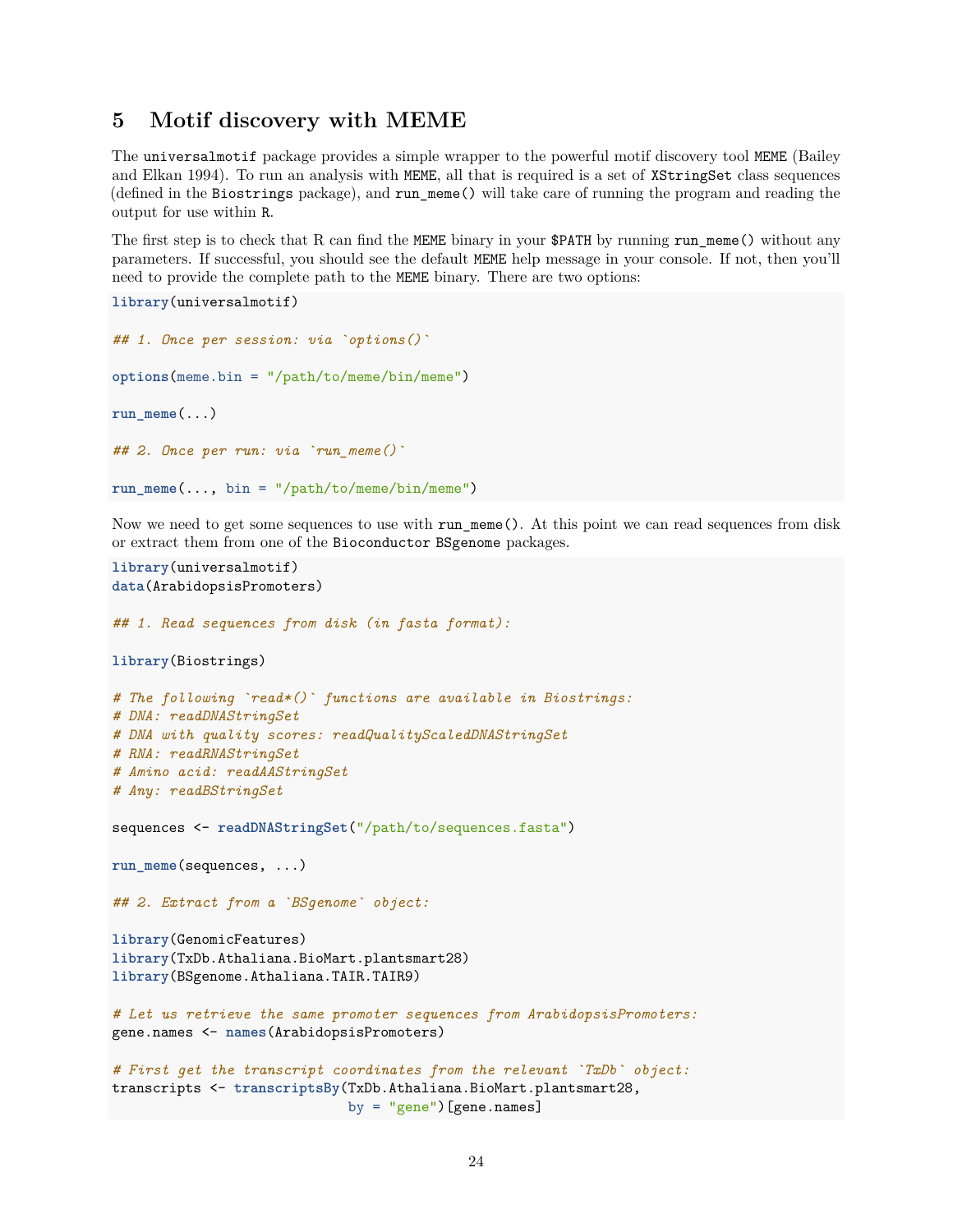```
# There are multiple transcripts per gene, we only care for the first one
# in each:
transcripts <- lapply(transcripts, function(x) x[1])
transcripts <- unlist(GRangesList(transcripts))
# Then the actual sequences:
# Unfortunately this is a case where the chromosome names do not match
# between the two databases
seqlevels(TxDb.Athaliana.BioMart.plantsmart28)
#> [1] "1" "2" "3" "4" "5" "Mt" "Pt"
seqlevels(BSgenome.Athaliana.TAIR.TAIR9)
#> [1] "Chr1" "Chr2" "Chr3" "Chr4" "Chr5" "ChrM" "ChrC"
# So we must first rename the chromosomes in `transcripts`:
seqlevels(transcripts) <- seqlevels(BSgenome.Athaliana.TAIR.TAIR9)
# Finally we can extract the sequences
promoters <- getPromoterSeq(transcripts,
                            BSgenome.Athaliana.TAIR.TAIR9,
                            upstream = 1000, downstream = 0)
run_meme(promoters, ...)
```
Once the sequences are ready, there are few important options to keep in mind. One is whether to conserve the output from MEME. The default is not to, but this can be changed by setting the relevant option:

**run\_meme**(sequences, output = "/path/to/desired/output/folder")

The second important option is the search function (objfun). Some search functions such as the default classic do not require a set of background sequences, whilst some do (such as de). If you choose one of the latter, then you can either let MEME create them for you (it will shuffle the target sequences) or you can provide them via the control.sequences parameter.

Finally, choose how you'd like the data imported into R. Once the MEME program exits, run\_meme() will import the results into R with read\_meme(). At this point you can decide if you want just the motifs themselves (readsites = FALSE) or if you'd like the original sequence sites as well (readsites = TRUE, the default). Doing the latter gives you the option of generating higher order representations for the imported MEME motifs as shown here:

```
motifs <- run_meme(sequences)
motifs.k23 <- mapply(add_multifreq, motifs$motifs, motifs$sites)
```
There are a wealth of other MEME options available, such as the number of desired motifs (nmotifs), the width of desired motifs ( $min$ ,  $max$ ), the search mode ( $mod$ ), assigning sequence weights ( $weight$ s), using a custom alphabet (alph), and many others. See the output from run\_meme() for a brief description of the options, or visit the [online manual](http://meme-suite.org/doc/meme.html) for more details.

### <span id="page-24-0"></span>**6 Miscellaneous string utilities**

Since biological sequences are usually contained in XStringSet class objects, sequence\_complexity(), get\_bkg() and shuffle\_sequences() are designed to work with such objects. For cases when strings are not XStringSet objects, the following functions are available: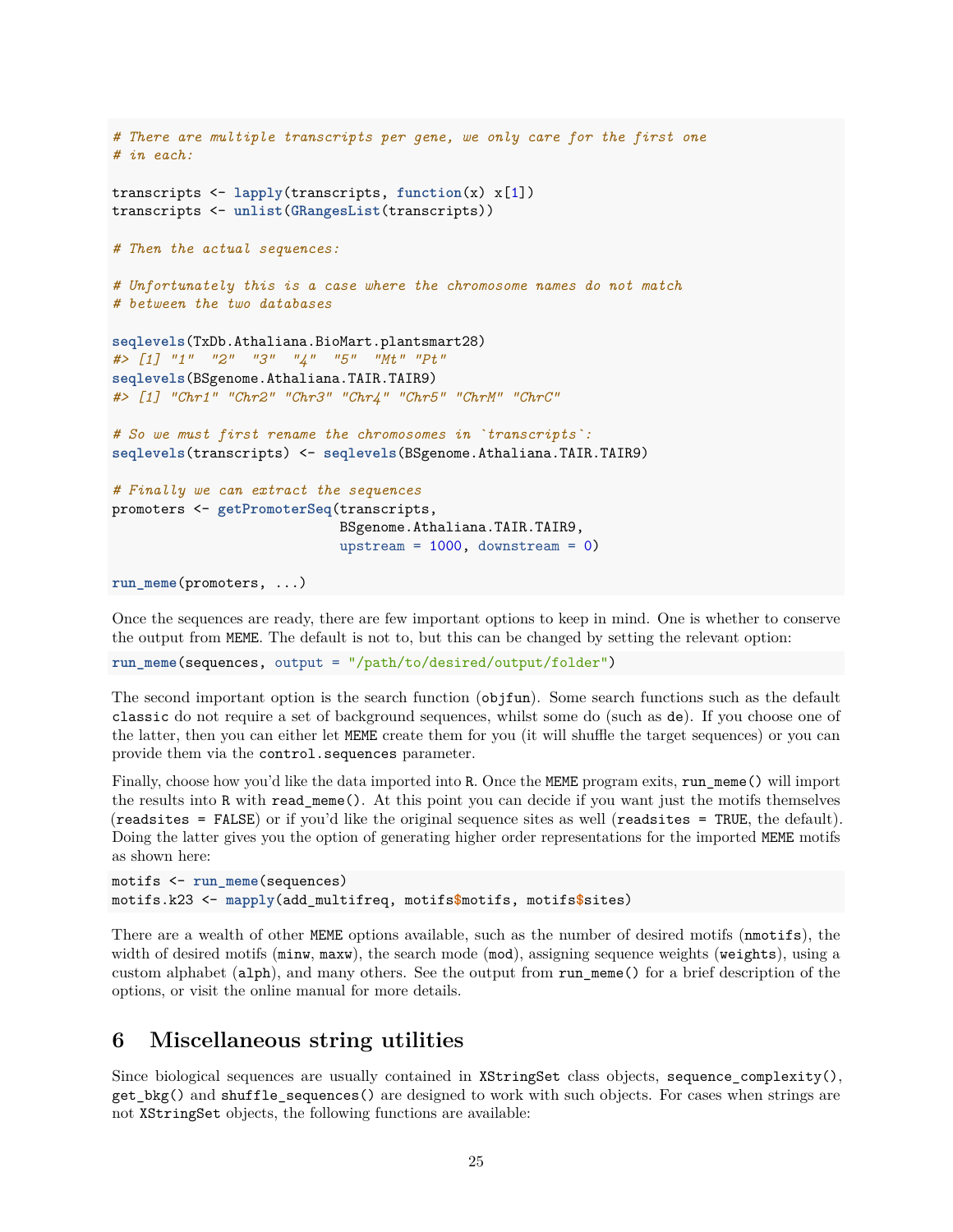- calc complexity(): alternative to sequence complexity()
- count\_klets(): alternative to get\_bkg()
- shuffle\_string(): alternative to shuffle\_sequences()

```
library(universalmotif)
```

```
string <- "DASDSDDSASDSSA"
calc_complexity(string)
#> [1] 0.7823323
count_klets(string, 2)
#> klets counts
#> 1 AA 0
#> 2 AD 0
#> 3 AS 2
#> 4 DA 1
#> 5 DD 1
#> 6 DS 3
#> 7 SA 2
#> 8 SD 3
#> 9 SS 1
shuffle_string(string, 2)
#> [1] "DSASDDASDSSDSA"
```
A few other utilities have also been made available (based on the internal code of other universalmotif functions) that work on simple character vectors:

- calc\_windows(): calculate the coordinates for sliding windows from 1 to any number n
- get\_klets(): get a list of all possible k-lets for any sequence alphabet
- slide\_fun(): apply a function over sliding windows across a single string
- window\_string(): retrieve characters from sliding windows of a single string

```
library(universalmotif)
```

```
calc windows (n = 12, window = 4, overlap = 2)
#> start stop
#> 1 1 4
#> 2 3 6
#> 3 5 8
#> 4 7 10
#> 5 9 12
get_klets(c("A", "S", "D"), 2)
#> [1] "AA" "AS" "AD" "SA" "SS" "SD" "DA" "DS" "DD"
slide_fun("ABCDEFGH", charToRaw, raw(2), window = 2, overlap = 1)
#> [,1] [,2] [,3] [,4] [,5] [,6] [,7]
#> [1,] 41 42 43 44 45 46 47
#> [2,] 42 43 44 45 46 47 48
window_string("ABCDEFGH", window = 2, overlap = 1)
#> [1] "AB" "BC" "CD" "DE" "EF" "FG" "GH"
```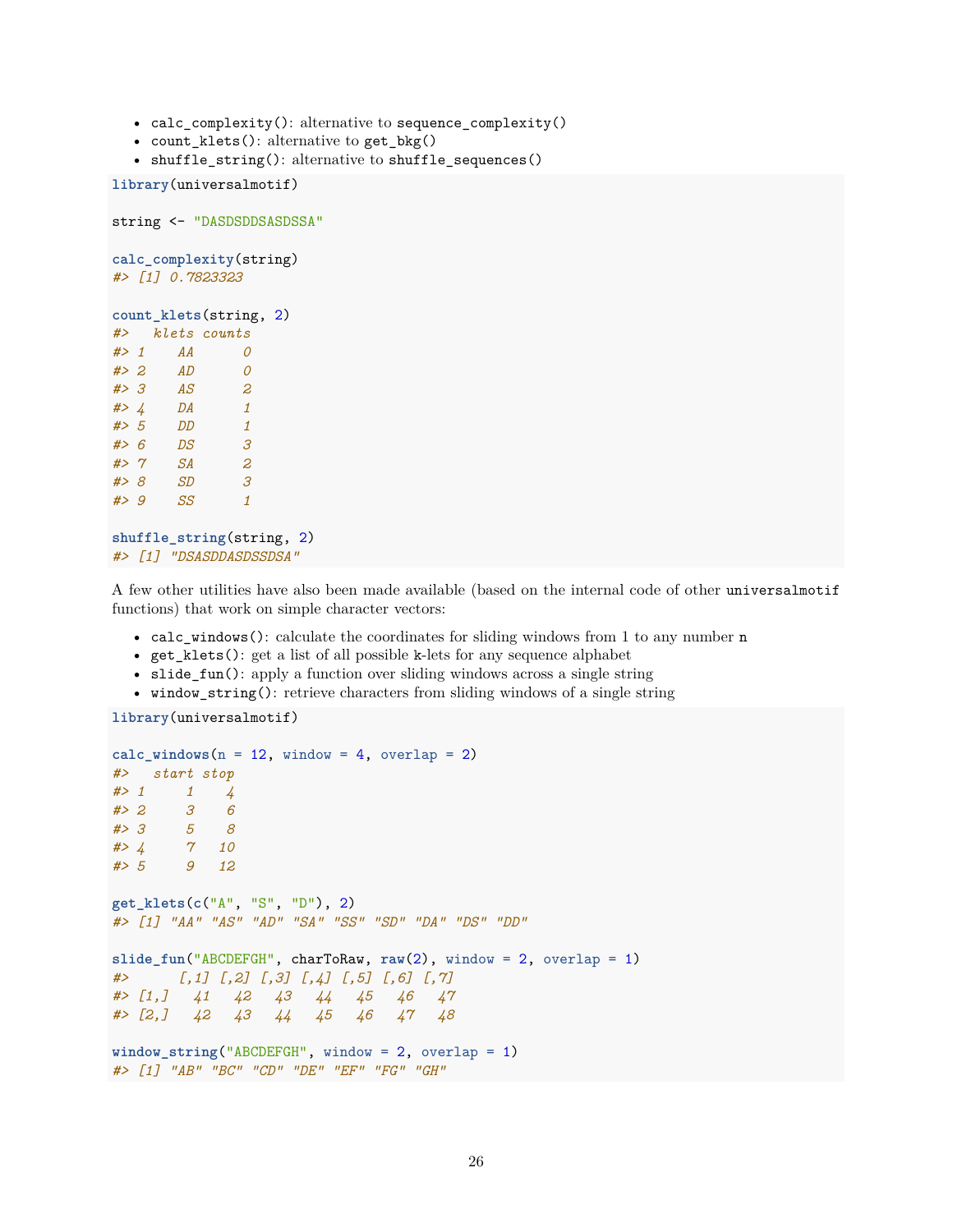### <span id="page-26-0"></span>**Session info**

```
#> R version 4.2.0 RC (2022-04-21 r82226)
#> Platform: x86_64-pc-linux-gnu (64-bit)
#> Running under: Ubuntu 20.04.4 LTS
#>
#> Matrix products: default
#> BLAS: /home/biocbuild/bbs-3.16-bioc/R/lib/libRblas.so
#> LAPACK: /home/biocbuild/bbs-3.16-bioc/R/lib/libRlapack.so
#>
#> locale:
#> [1] LC CTYPE=en US.UTF-8 LC NUMERIC=C
#> [3] LC_TIME=en_GB LC_COLLATE=C
#> [5] LC_MONETARY=en_US.UTF-8 LC_MESSAGES=en_US.UTF-8
#> [7] LC_PAPER=en_US.UTF-8 LC_NAME=C
#> [9] LC ADDRESS=C LC TELEPHONE=C
#> [11] LC_MEASUREMENT=en_US.UTF-8 LC_IDENTIFICATION=C
#>
#> attached base packages:
#> [1] stats4 stats graphics grDevices utils datasets methods
#> [8] base
#>
#> other attached packages:
#> [1] ggbio_1.45.0 TFBSTools_1.35.0 cowplot_1.1.1
#> [4] dplyr_1.0.9 ggtree_3.5.0 ggplot2_3.3.6
#> [7] MotifDb_1.39.0 GenomicRanges_1.49.0 Biostrings_2.65.0
#> [10] GenomeInfoDb_1.33.3 XVector_0.37.0 IRanges_2.31.0
#> [13] S4Vectors_0.35.0 BiocGenerics_0.43.0 universalmotif_1.15.2
#>
#> loaded via a namespace (and not attached):
#> [1] backports_1.4.1 Hmisc_4.7-0
#> [3] BiocFileCache_2.5.0 plyr_1.8.7
#> [5] lazyeval_0.2.2 splines_4.2.0
#> [7] BiocParallel_1.31.6 digest_0.6.29
#> [9] ensembldb_2.21.1 yulab.utils_0.0.4
#> [11] htmltools_0.5.2 GO.db_3.15.0
#> [13] fansi_1.0.3 checkmate_2.1.0
#> [15] magrittr_2.0.3 memoise_2.0.1
#> [17] BSgenome_1.65.1 grImport2_0.2-0
#> [19] cluster_2.1.3 tzdb_0.3.0
#> [21] readr_2.1.2 annotate_1.75.0
#> [23] matrixStats_0.62.0 R.utils_2.11.0
#> [25] prettyunits_1.1.1 jpeg_0.1-9
#> [27] colorspace_2.0-3 rappdirs_0.3.3
#> [29] blob_1.2.3 xfun_0.31
#> [31] crayon_1.5.1 RCurl_1.98-1.6
#> [33] jsonlite_1.8.0 graph_1.75.0
#> [35] TFMPvalue_0.0.8 VariantAnnotation_1.43.2
#> [37] survival_3.3-1 ape_5.6-2
#> [39] glue_1.6.2 gtable_0.3.0
#> [41] zlibbioc_1.43.0 DelayedArray_0.23.0
#> [43] scales_1.2.0 DBI_1.1.2
#> [45] GGally_2.1.2 Rcpp_1.0.8.3
#> [47] viridisLite_0.4.0 progress_1.2.2
```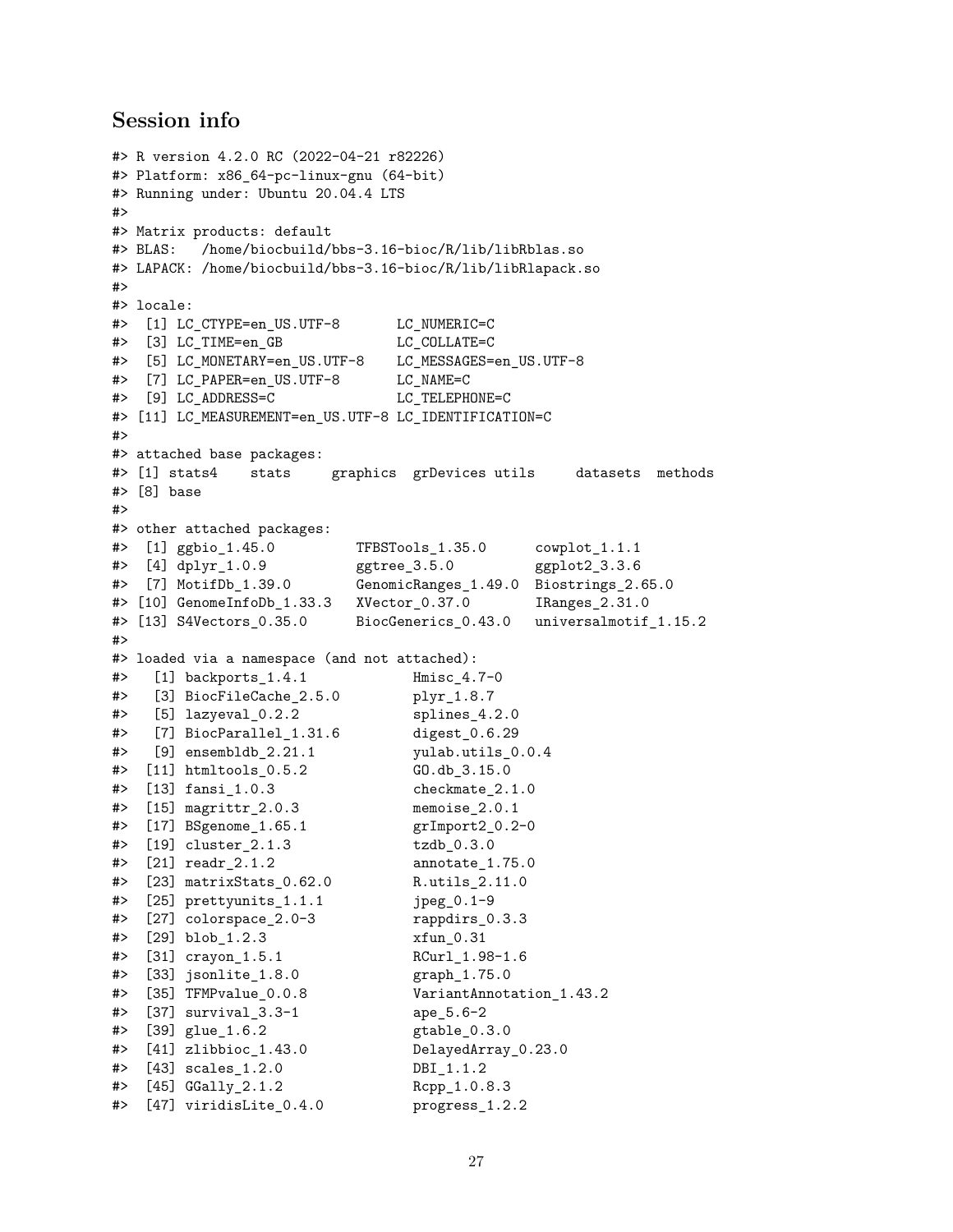| #> | [49]    | htmlTable_2.4.0                 | xtable_1.8-4            |
|----|---------|---------------------------------|-------------------------|
| #> |         | [51] gridGraphics_0.5-1         | tidytree_0.3.9          |
| #> |         | [53] foreign_0.8-82             | bit_4.0.4               |
| #> |         | [55] OrganismDbi_1.39.0         | Formula_1.2-4           |
| #> |         | [57] htmlwidgets_1.5.4          |                         |
| #> |         | [59] RColorBrewer_1.1-3         | ellipsis_0.3.2          |
| #> |         | [61] pkgconfig_2.0.3            | reshape_0.8.9           |
| #> |         | $[63]$ XML_3.99-0.9             | R.methodsS3_1.8         |
| #> |         | $[65]$ farver_2.1.0             | $dbplyr_2.1.1$          |
| #> |         | $[67]$ nnet_7.3-17              | ggseqlogo_0.1           |
| #> |         | $[69]$ utf8_1.2.2               | ggplotify_0.1.0         |
| #> |         | [71] tidyselect_1.1.2           | labeling_0.4.2          |
| #> |         | $[73]$ $rlang_1.0.2$            | $reshape2_1.4.4$        |
| #> |         | [75] AnnotationDbi_1.59.1       | $munsell_0.5.0$         |
| #> |         | $[77]$ tools_4.2.0              | $cachem_1.0.6$          |
| #> |         | $[79]$ $cli_3.3.0$              | DirichletMultin         |
| #> |         | $[81]$ generics $0.1.2$         | RSQLite_2.2.14          |
| #> |         | $[83]$ ade $4_1.7-19$           | evaluate_0.15           |
| #> |         | [85] $stringr_1.4.0$            | $fastmap_1.1.0$         |
| #> |         | $[87]$ yam $1_2.3.5$            | $knitr_1.39$            |
| #> |         | $[89]$ bit64_4.0.5              | $caTools_1.18.2$        |
| #> |         | [91] purrr_0.3.4                | AnnotationFilte:        |
| #> |         | [93] KEGGREST_1.37.0            | splitstackshape         |
| #> |         | [95] RBGL_1.73.0                | nlme_3.1-157            |
| #> |         | $[97] R.oo_1.24.0$              | poweRlaw_0.70.6         |
| #> |         | $[99]$ aplot_0.1.4              | xm12_1.3.3              |
| #> |         | $[101]$ pracma <sub>2.3.8</sub> | biomaRt_2.53.2          |
| #> |         | [103] rstudioapi_0.13           | compiler_4.2.0          |
| #> |         | $[105]$ filelock_ $1.0.2$       | $curl_4.3.2$            |
| #> |         | $[107]$ png $_0.1-7$            | $treeio_1.21.0$         |
| #> |         | $[109]$ tibble_3.1.7            | $stringi_1.7.6$         |
| #> |         | $[111]$ highr $_0.9$            | GenomicFeatures         |
| #> |         | [113] lattice_0.20-45           | ProtGenerics_1.         |
| #> |         | $[115]$ CNEr_1.33.0             | $Matrix_1.4-1$          |
| #> |         | $[117]$ vctrs $[0.4.1]$         | pillar_1.7.0            |
| #> |         | $[119]$ lifecycle_1.0.1         | BiocManager_1.3         |
| #> |         | [121] data.table_1.14.2         | bitops_1.0-7            |
| #> |         | [123] $patchwork_1.1.1$         | rtracklayer_1.5         |
| #> | $[125]$ | $R6_2.5.1$                      | BiocIO_1.7.1            |
| #> | $[127]$ | latticeExtra_0.6-29             | bookdown_0.26           |
| #> | [129]   | gridExtra_2.3                   | motifStack_1.41         |
| #> | [131]   | dichromat_2.0-0.1               | MASS_7.3-57             |
| #> | [133]   | gtools_3.9.2.1                  | assertthat_0.2.         |
| #> | $[135]$ | seqLogo_1.63.0                  | SummarizedExper         |
| #> | [137]   | $rjson_0.2.21$                  | $\texttt{withr\_2.5.0}$ |
| #> | [139]   | GenomicAlignments_1.33.0        | Rsamtools_2.13.         |
| #> | $[141]$ | GenomeInfoDbData_1.2.8          | parallel_4.2.0          |
| #> | $[143]$ | $hms_1.1.1$                     | grid_4.2.0              |
| #> | [145]   | rpart_4.1.16                    | ggfun_0.0.6             |
| #> | $[147]$ | $\texttt{tidyr}\_1.2.0$         | rmarkdown_2.14          |
| #> | [149]   | MatrixGenerics_1.9.0            | biovizBase_1.45         |
| #> | $[151]$ | Biobase_2.57.1                  | $base64enc_0.1-3$       |
| #> | [153]   | tinytex_0.39                    | restfulr_0.0.13         |
|    |         |                                 |                         |

 $xtable$  1.8-4 tidytree\_0.3.9 bit\_4.0.4  $Formula_1.2-4$ httr\_1.4.3 ellipsis\_0.3.2  $reshape 0.8.9$  $R.$ methodsS3\_1.8.1  $dbplyr_2.1.1$ ggseqlogo\_0.1  $ggplotify_0.1.0$  $labeling_0.4.2$  $reshape2_1.4.4$  $munsell_0.5.0$  $cachem_1.0.6$ DirichletMultinomial\_1.39.0 RSQLite\_2.2.14 evaluate 0.15  $fastmap_1.1.0$ knitr\_1.39  $caTools_1.18.2$ AnnotationFilter\_1.21.0 splitstackshape\_1.4.8 nlme\_3.1-157 poweRlaw\_0.70.6  $xml2_1.3.3$ biomaRt\_2.53.2 compiler\_4.2.0  $curl_4.3.2$  $treeio_1.21.0$  $stringi_1.7.6$ GenomicFeatures\_1.49.5 ProtGenerics\_1.29.0  $Matrix_1.4-1$ pillar 1.7.0 BiocManager\_1.30.18 bitops\_1.0-7 rtracklayer\_1.57.0 BiocIO\_1.7.1 bookdown\_0.26  $motifStack_1.41.1$ MASS\_7.3-57 assertthat\_0.2.1 SummarizedExperiment\_1.27.1  $withr_2.5.0$  $Rsamtools_2.13.3$ parallel\_4.2.0 grid<sub>-4.2.0</sub> ggfun\_0.0.6 rmarkdown\_2.14 biovizBase\_1.45.0 base64enc\_0.1-3